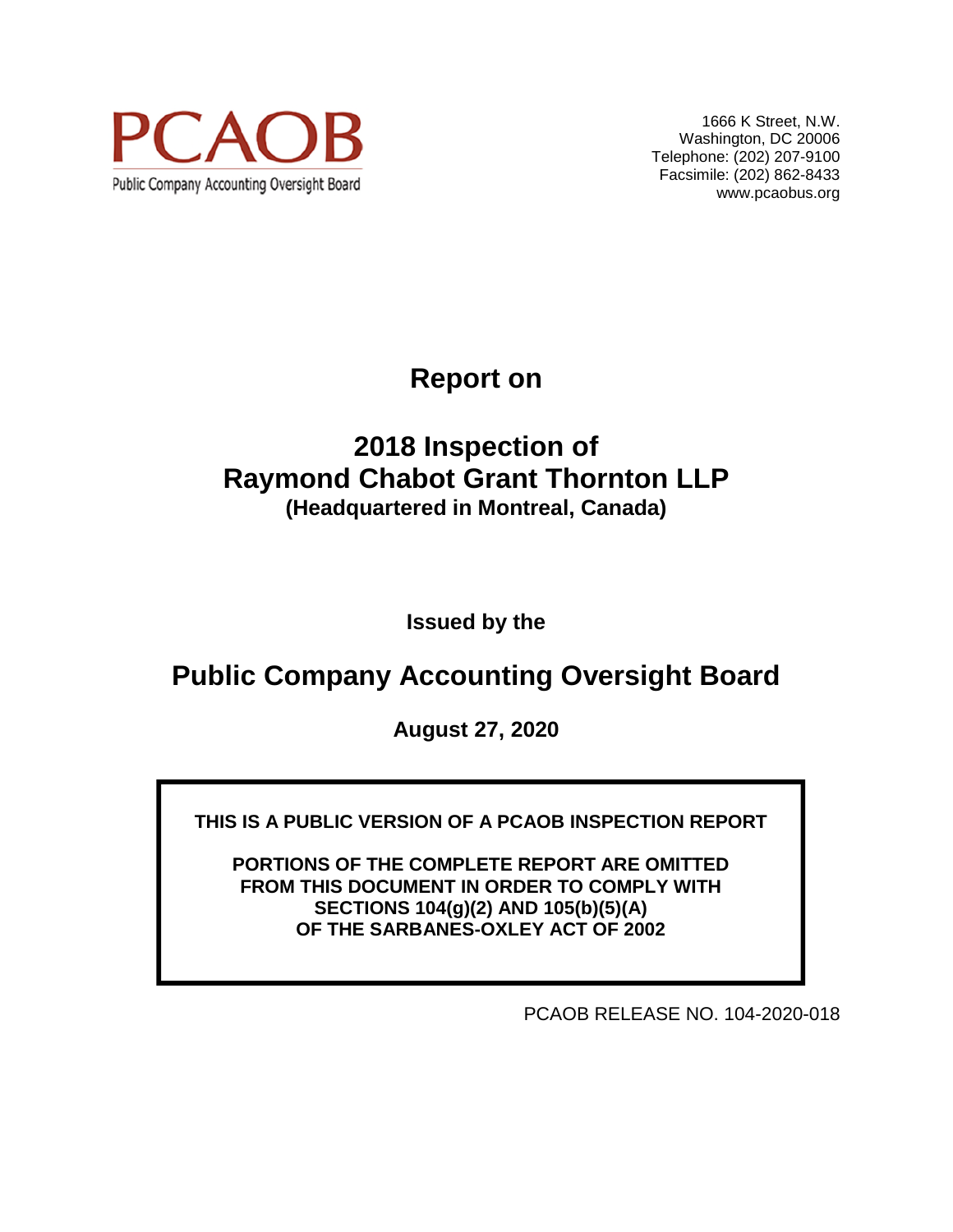#### **2018 INSPECTION OF RAYMOND CHABOT GRANT THORNTON LLP**

#### Preface

In 2018, the Public Company Accounting Oversight Board ("PCAOB" or "the Board") conducted an inspection of the registered public accounting firm Raymond Chabot Grant Thornton LLP ("the Firm") pursuant to the Sarbanes-Oxley Act of 2002 ("the Act"). $1$ 

Inspections are designed and performed to provide a basis for assessing the degree of compliance by a firm with applicable requirements related to issuer audit work. For a description of the procedures the Board's inspectors may perform to fulfill this responsibility, see Part I.C of this report (which also contains additional information concerning PCAOB inspections generally). The inspection included reviews of portions of two issuer audits performed by the Firm and the Firm's audit work on one other issuer audit engagement in which it played a role but was not the principal auditor. These reviews were intended to identify whether deficiencies existed in the reviewed audit work, and whether such deficiencies indicated defects or potential defects in the Firm's system of quality control over audit work. In addition, the inspection included a review of policies and procedures related to certain quality control processes of the Firm that could be expected to affect audit quality.

The Board is issuing this report in accordance with the requirements of the Act. The Board is releasing to the public Part I of the report and portions of Part IV of the report. Part IV of the report consists of the Firm's comments, if any, on a draft of the report. If the nonpublic portions of the report discuss criticisms of or potential defects in the Firm's system of quality control, those discussions also could eventually be made public, but only to the extent the Firm fails to address the criticisms to the Board's satisfaction within 12 months of the issuance of the report. Appendix A presents the text of the paragraphs of the auditing standards that are referenced in Part I.A in relation to the description of auditing deficiencies there.

<sup>1</sup> The Board's inspection was conducted in cooperation with the Canadian Public Accountability Board.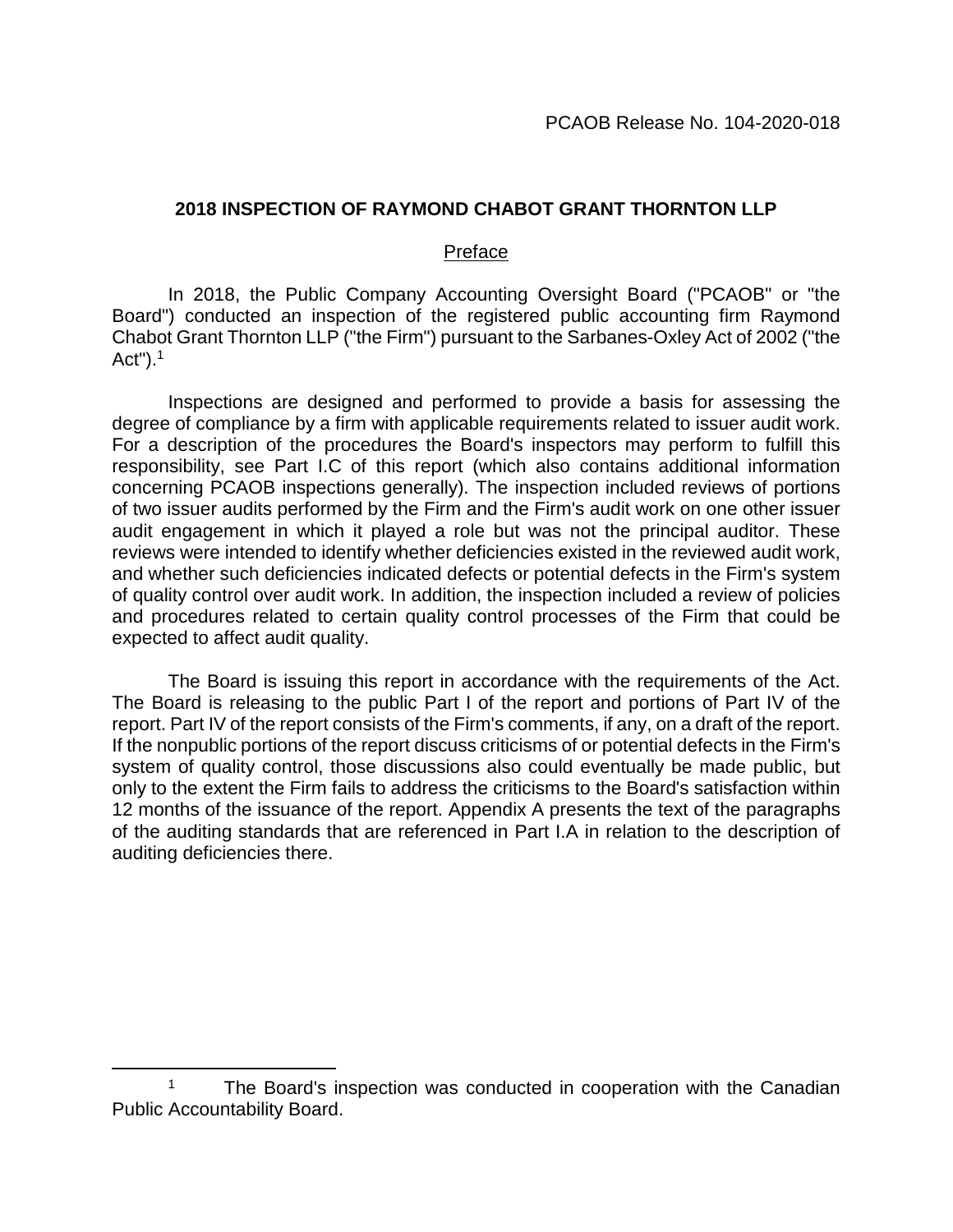### **PROFILE OF THE FIRM**<sup>2</sup>

| Offices                                                              | 71 <sup>3</sup>               |
|----------------------------------------------------------------------|-------------------------------|
| Ownership structure                                                  | Limited liability partnership |
| Partners / professional staff <sup>4</sup>                           | 206 / 1,494                   |
| Issuer audit clients                                                 | 2                             |
| Other issuer audits in which the Firm 2<br>plays a role <sup>5</sup> |                               |
| Lead partners on issuer audit work <sup>6</sup>                      | 3                             |

<sup>3</sup> The Firm's offices are located in various cities throughout Canada.

<sup>4</sup> The number of partners and professional staff is provided here as an indication of the size of the Firm, and does not necessarily represent the number of the Firm's professionals who participate in audits of issuers. The number of partners cited above represents the number of individuals with an ownership interest in the Firm.

<sup>5</sup> The number of other issuer audits encompasses audit work performed by the Firm in engagements for which the Firm was not the principal auditor, including audits, if any, in which the Firm plays a substantial role as defined in PCAOB Rule 1001(p)(ii).

<sup>6</sup> The number of lead partners on issuer audit work represents the total number of Firm personnel (not necessarily limited to personnel with an ownership interest) who had primary responsibility for an issuer audit (as defined in AS 1201, *Supervision of the Audit Engagement*) or for the Firm's role in an issuer audit during the twelve-month period preceding the outset of the inspection.

 $2^2$  The information presented here is as understood by the inspection team, generally as of the outset of the inspection, based on the Firm's self-reporting and the inspection team's review of certain information. Additional information, including additional detail on audit reports issued by the Firm, is available in the Firm's filings with the Board, available at http://pcaobus.org/Registration/rasr/Pages/RASR\_Search.aspx.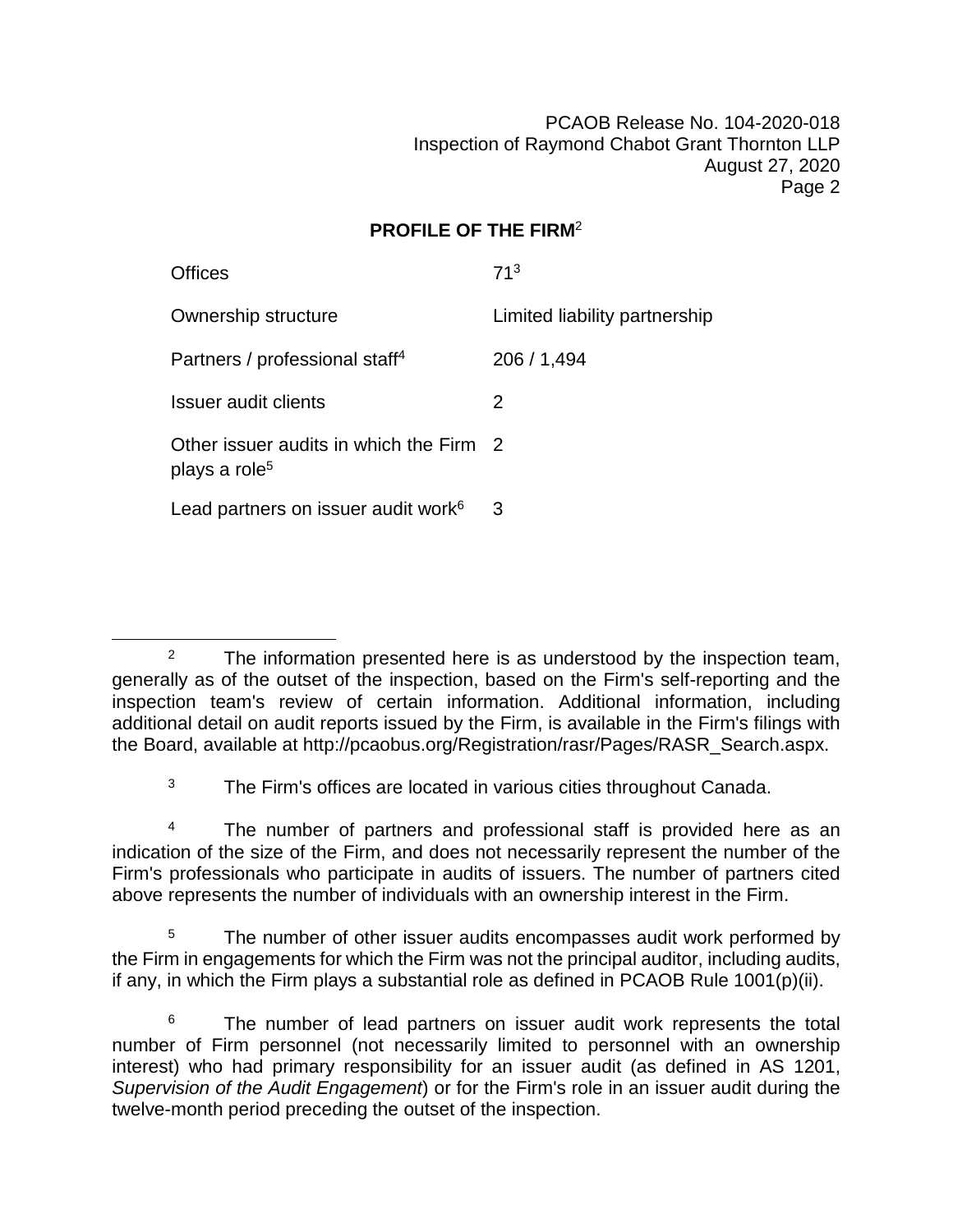#### **PART I**

#### **INSPECTION PROCEDURES AND CERTAIN OBSERVATIONS**

Members of the Board's staff ("the inspection team") conducted primary procedures for the inspection from September 10, 2018 to September 14, 2018 and from September 24, 2018 to September 28, 2018.<sup>7</sup>

#### **A. Review of Audit Engagements**

The inspection procedures included reviews of portions of two issuer audits performed by the Firm and the Firm's audit work on one other issuer audit engagement in which it played a role but was not the principal auditor. The inspection team identified matters that it considered to be deficiencies in the performance of the work it reviewed.

The descriptions of the deficiencies in Part I.A of this report include, at the end of the description of each deficiency, references to specific paragraphs of the auditing standards that relate to those deficiencies. The text of those paragraphs is set forth in Appendix A to this report. The references in this sub-Part include only the standards that most directly relate to the deficiencies and do not include all standards that apply to the deficiencies. Further, certain broadly applicable aspects of the auditing standards that may be relevant to a deficiency, such as provisions requiring due professional care, including the exercise of professional skepticism; the accumulation of sufficient appropriate audit evidence; and the performance of procedures that address risks, are not included in any references to the auditing standards in this sub-Part, unless the lack of compliance with these standards is the primary reason for the deficiency. These broadly applicable provisions are described in Part I.B of this report.

Certain deficiencies identified were of such significance that it appeared to the inspection team that the Firm, at the time it issued its audit report, had not obtained sufficient appropriate audit evidence to support its opinion that the financial statements were presented fairly, in all material respects, in conformity with the applicable financial reporting framework and/or its opinion about whether the issuer had maintained, in all material respects, effective internal control over financial reporting ("ICFR"). In other

 $7$  For this purpose, "primary procedures" include field work, other review of audit work papers, and the evaluation of the Firm's quality control policies and procedures through review of documentation and interviews of Firm personnel. Primary procedures do not include (1) inspection planning, which is performed prior to primary procedures, and (2) inspection follow-up procedures, wrap-up, analysis of results, and the preparation of the inspection report, which extend beyond the primary procedures.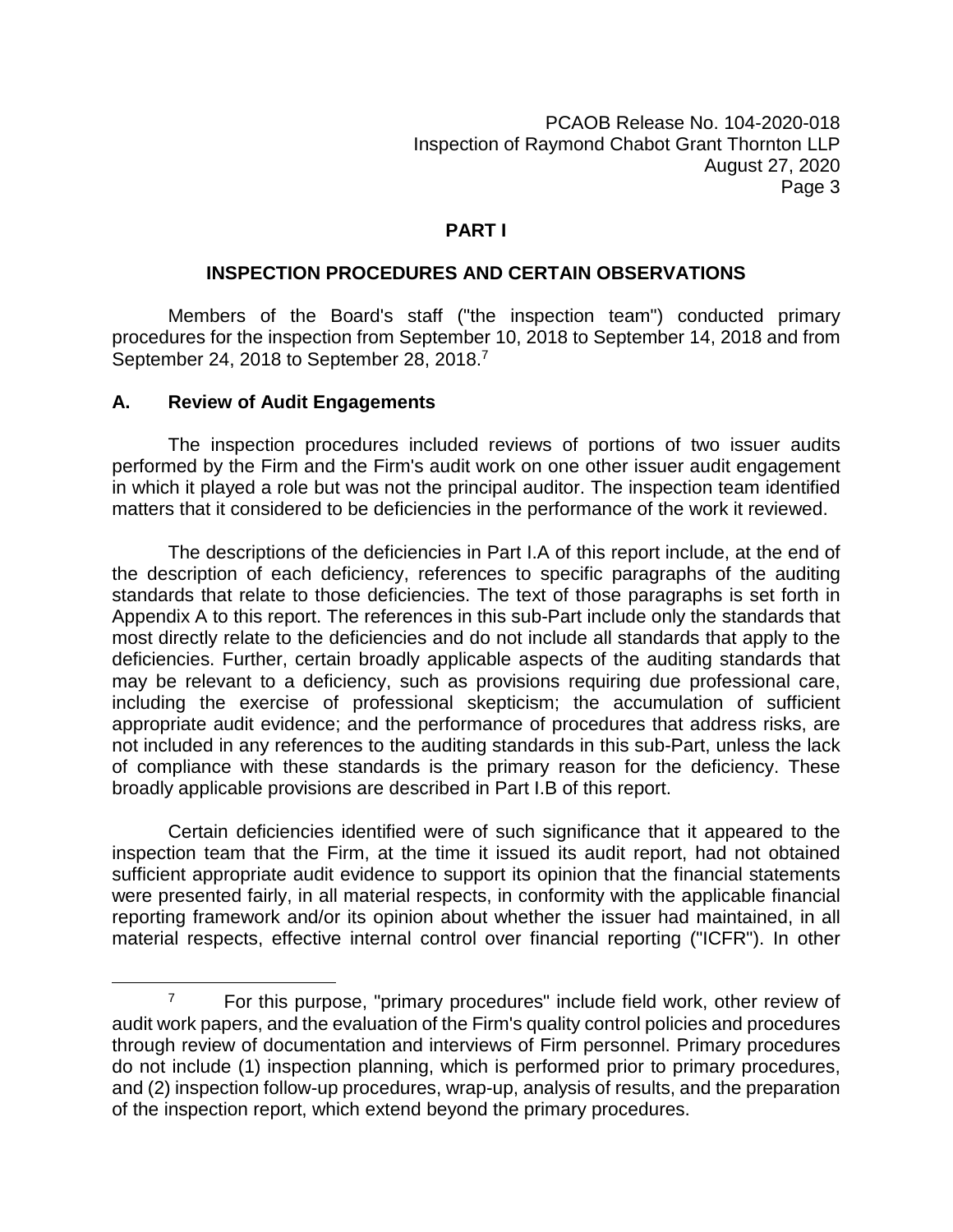words, in these audits, the auditor issued an opinion without satisfying its fundamental obligation to obtain reasonable assurance about whether the financial statements were free of material misstatement and/or the issuer maintained effective ICFR.

The fact that one or more deficiencies in an audit reach this level of significance does not necessarily indicate that the financial statements are materially misstated or that there are undisclosed material weaknesses in ICFR. It is often not possible for the inspection team, based only on the information available from the auditor, to reach a conclusion on those points.

Whether or not associated with a disclosed financial reporting misstatement, an auditor's failure to obtain the reasonable assurance that the auditor is required to obtain is a serious matter. It is a failure to accomplish the essential purpose of the audit, and it means that, based on the audit work performed, the audit opinion should not have been issued.<sup>8</sup>

The audit deficiencies that reached this level of significance are described below–

Issuer A

the failure, in an audit of ICFR, to perform sufficient procedures to test the design and operating effectiveness of certain information technology general controls ("ITGCs") that supported the operation of controls over revenue, and in the financial statement audit, as a result of the unsupported level of reliance on controls, the failure to perform sufficient procedures to test the occurrence and valuation of revenue (AS 2201.42, .44, and .B9; AS 2301.16, .18, and .37; AS 2315.19, .23, and .23A).

<sup>8</sup> Inclusion in an inspection report does not mean that the deficiency remained unaddressed after the inspection team brought it to the Firm's attention. Depending upon the circumstances, compliance with PCAOB standards may require the Firm to perform additional audit procedures, or to inform a client of the need for changes to its financial statements or reporting on internal control, or to take steps to prevent reliance on its previously expressed audit opinions. The Board expects that firms will comply with these standards, and an inspection may include a review of the adequacy of a firm's compliance with these requirements, either with respect to previously identified deficiencies or deficiencies identified during that inspection. Failure by a firm to take appropriate actions, or a firm's misrepresentations in responding to an inspection report, about whether it has taken such actions, could be a basis for Board disciplinary sanctions.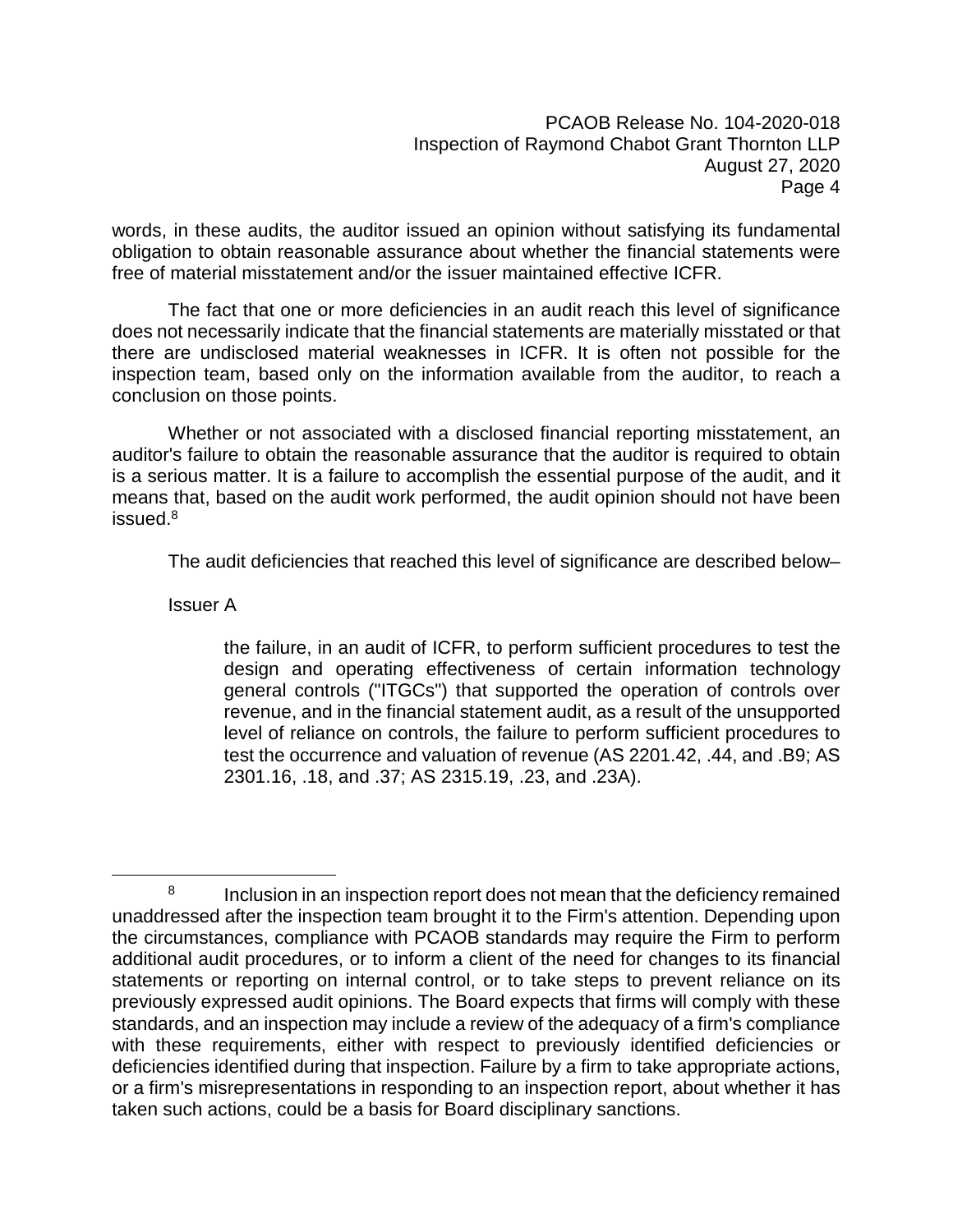Issuer B

(1) the failure to perform sufficient procedures to test the valuation of certain assets, including the failure to perform procedures to evaluate the reasonableness of significant assumptions used by the issuer to assess the assets for impairment (AS 2301.08 and .11; AS 2501.11); and

(2) the failure to perform sufficient procedures to test the valuation and presentation and disclosure of certain liabilities, including whether the liabilities included embedded derivatives that should have been accounted for separately (AS 2301.08; AS 2810.30).

#### **B. Auditing Standards**

Each deficiency described above could relate to several applicable provisions of the standards that govern the conduct of audit work. The paragraphs of the standards that are cited for each deficiency are those that most directly relate to the deficiency. The deficiencies also relate, however, to other paragraphs of those standards and to other auditing standards, including those concerning due professional care, responses to risk assessments, and audit evidence.

Many audit deficiencies involve a lack of due professional care. Paragraphs .02, .05, and .06 of AS 1015, *Due Professional Care in the Performance of Work*, require the independent auditor to plan and perform his or her work with due professional care and set forth aspects of that requirement. AS 1015.07-.09 and paragraph .07 of AS 2301, *The Auditor's Responses to the Risks of Material Misstatement*, specify that due professional care requires the exercise of professional skepticism. These standards state that professional skepticism is an attitude that includes a questioning mind and a critical assessment of the appropriateness and sufficiency of audit evidence.

AS 2301.03, .05, and .08 require the auditor to design and implement audit responses that address the risks of material misstatement. Paragraph .04 of AS 1105, *Audit Evidence*, requires the auditor to plan and perform audit procedures to obtain sufficient appropriate audit evidence to provide a reasonable basis for the audit opinion. Sufficiency is the measure of the quantity of audit evidence, and the quantity needed is affected by the risk of material misstatement (in the audit of financial statements) or the risk associated with the control (in the audit of ICFR) and the quality of the audit evidence obtained. The appropriateness of evidence is measured by its quality; to be appropriate, evidence must be both relevant and reliable in providing support for the related conclusions.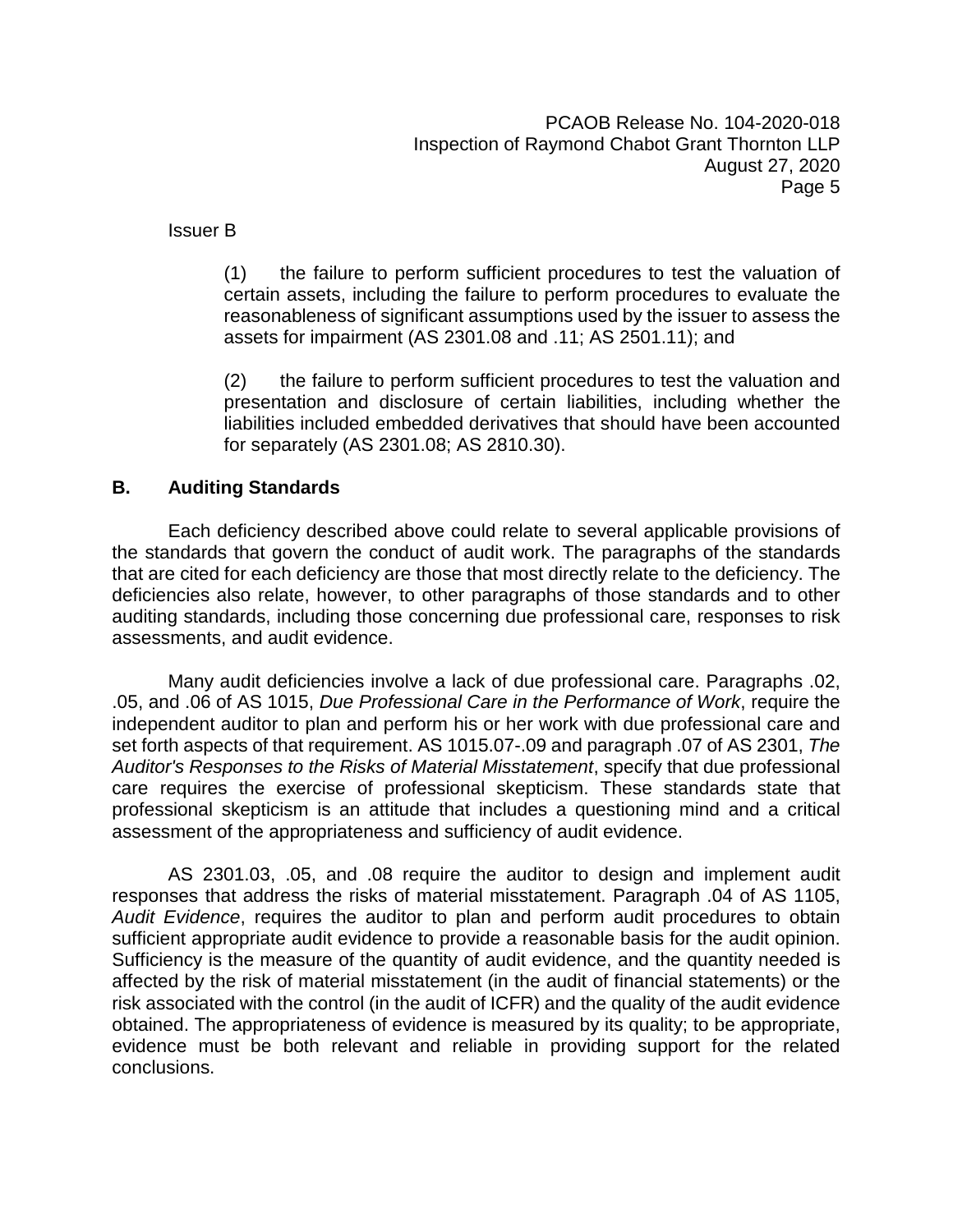The paragraphs of the standards that are described immediately above are not cited in Part I.A, unless those paragraphs are the most directly related to the relevant deficiency.

B.1. List of Specific Auditing Standards Referenced in Part I.A

The table below lists the specific auditing standards that are referenced in Part I.A of this report, cross-referenced to the issuer audits for which each standard is cited.

| <b>PCAOB Auditing Standards</b>                                                                                                      | Issuers |
|--------------------------------------------------------------------------------------------------------------------------------------|---------|
| AS 2201, An Audit of Internal Control Over<br><b>Financial Reporting That Is Integrated with An Audit</b><br>of Financial Statements | A       |
| AS 2301, The Auditor's Responses to the Risks of<br><b>Material Misstatement</b>                                                     | A and B |
| AS 2315, Audit Sampling                                                                                                              | A       |
| AS 2501, Auditing Accounting Estimates                                                                                               | В       |
| AS 2810, Evaluating Audit Results                                                                                                    | в       |

#### **C. Information Concerning PCAOB Inspections that is Generally Applicable to Triennially Inspected Firms**

A Board inspection includes a review of certain portions of selected audit work performed by the inspected firm and a review of certain aspects of the firm's quality control system. The inspections are designed to identify deficiencies in audit work and defects or potential defects in the firm's system of quality control related to the firm's audit work. The focus on deficiencies, defects, and potential defects necessarily carries through to reports on inspections and, accordingly, Board inspection reports are not intended to serve as balanced report cards or overall rating tools. Further, the inclusion in an inspection report of certain deficiencies, defects, and potential defects should not be construed as an indication that the Board has made any determination about other aspects of the inspected firm's systems, policies, procedures, practices, or conduct not included within the report.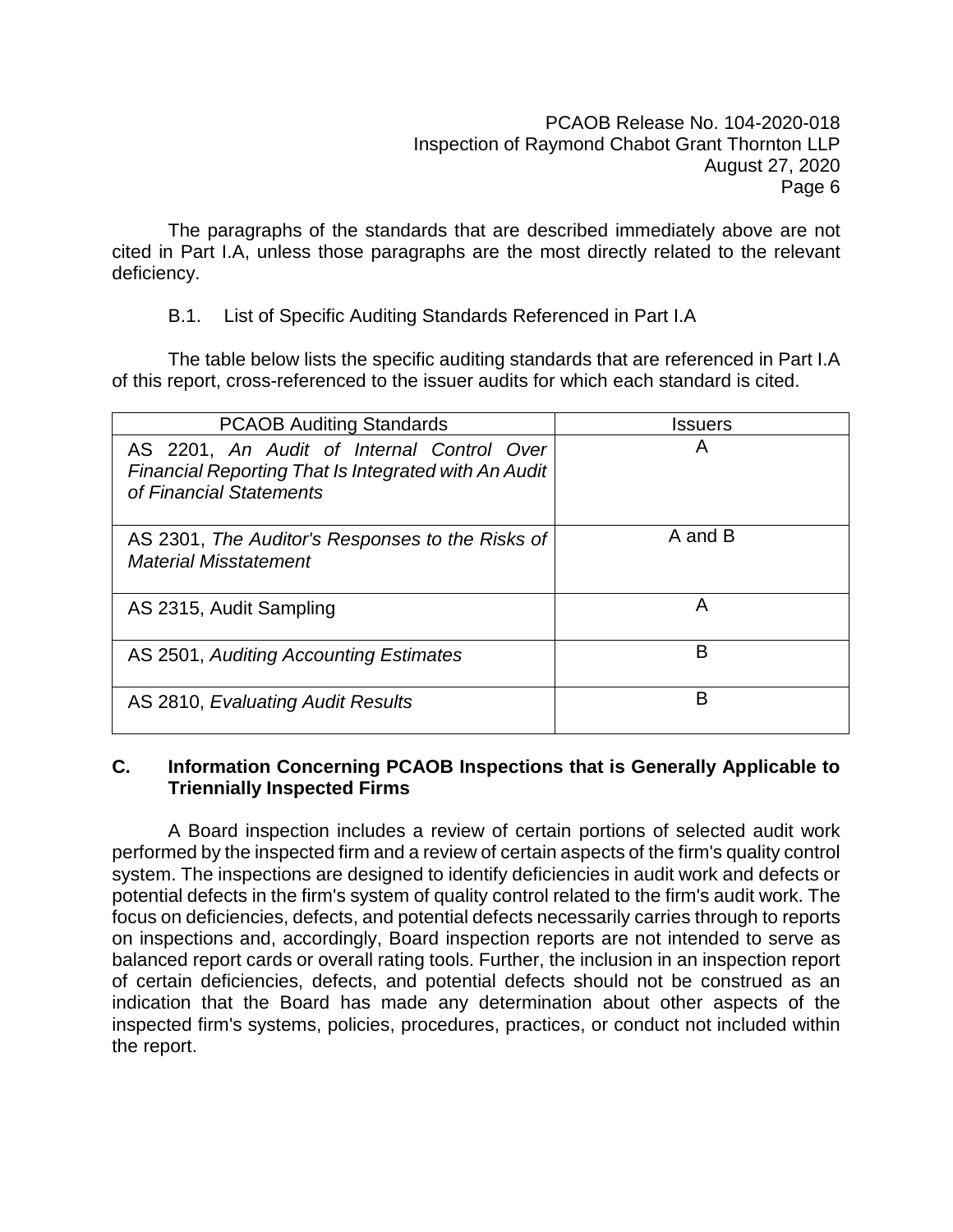#### C.1. Reviews of Audit Work

Inspections include reviews of portions of selected audits of financial statements and, where applicable, audits of ICFR and the firm's audit work on other issuer audit engagements in which it played a role but was not the principal auditor. For these audits, the inspection team selects certain portions of the audits for inspection, and it reviews the engagement team's work papers and interviews engagement personnel regarding those portions. If the inspection team identifies a potential issue that it is unable to resolve through discussion with the firm and any review of additional work papers or other documentation, the inspection team ordinarily provides the firm with a written comment form on the matter and the firm is allowed the opportunity to provide a written response to the comment form. If the response does not resolve the inspection team's concerns, the matter is considered a deficiency and is evaluated for inclusion in the inspection report.

The inspection team selects the audits, and the specific portions of those audits, that it will review, and the inspected firm is not allowed an opportunity to limit or influence the selections. Audit deficiencies that the inspection team may identify include a firm's failure to identify, or to address appropriately, financial statement misstatements, including failures to comply with disclosure requirements,<sup>9</sup> as well as a firm's failure to perform, or to perform sufficiently, certain necessary audit procedures. An inspection may not involve the review of all of the firm's audit work, nor is it designed to identify every deficiency in the reviewed audits. Accordingly, a Board inspection report should not be understood to provide any assurance that a firm's audit work, or the relevant issuers' financial statements or reporting on ICFR, are free of any deficiencies not specifically described in an inspection report.

In some cases, the conclusion that a firm did not perform a procedure may be based on the absence of documentation and the absence of persuasive other evidence, even if the firm claimed to have performed the procedure. AS 1215, *Audit Documentation*, provides that, in various circumstances including PCAOB inspections, a firm that has not

 $9$  When it comes to the Board's attention that an issuer's financial statements appear not to present fairly, in a material respect, the financial position, results of operations, or cash flows of the issuer in conformity with the applicable financial reporting framework, the Board's practice is to report that information to the Securities and Exchange Commission ("SEC" or "the Commission"), which has jurisdiction to determine proper accounting in issuers' financial statements. Any description in this report of financial statement misstatements or failures to comply with SEC disclosure requirements should not be understood as an indication that the SEC has considered or made any determination regarding these issues unless otherwise expressly stated.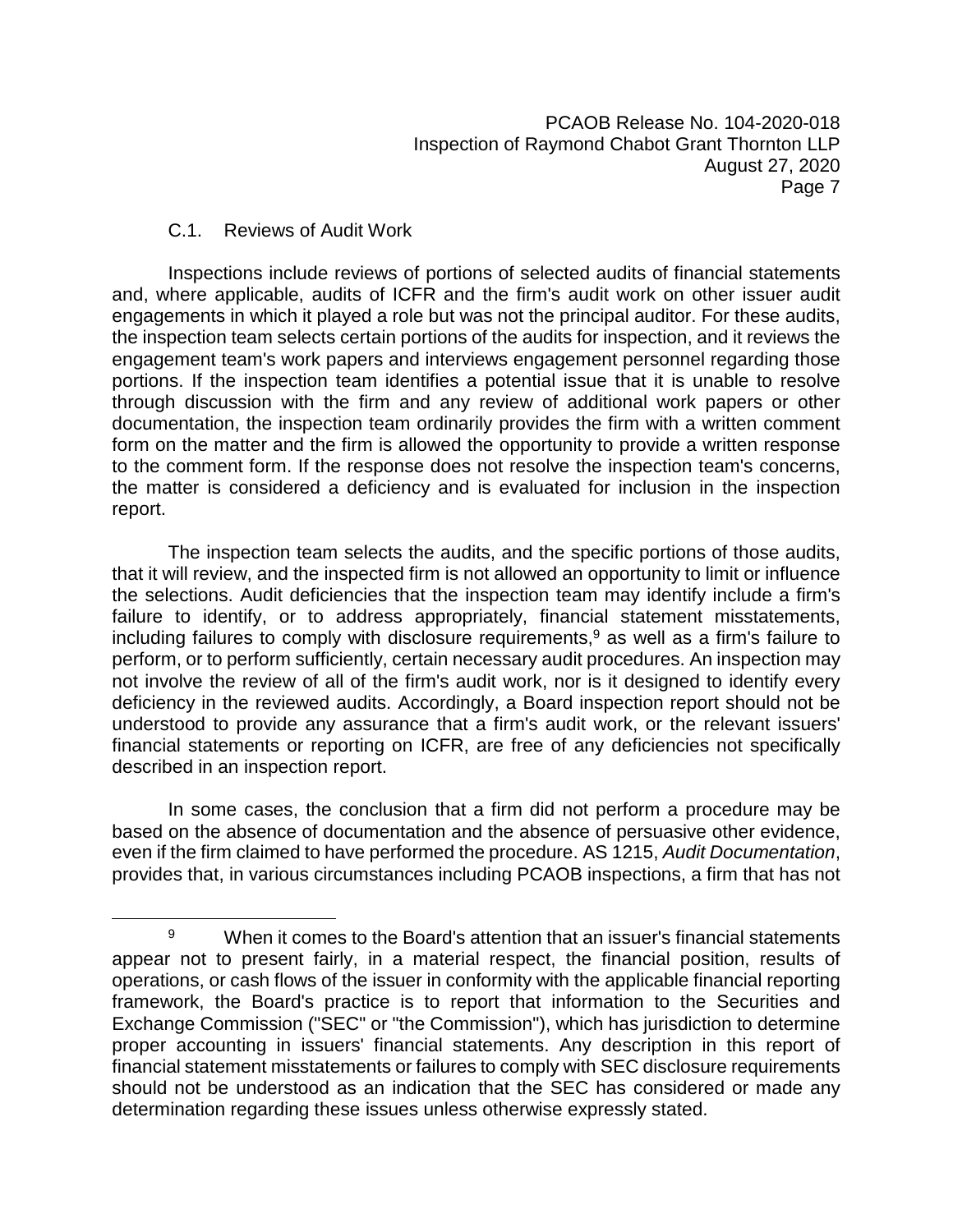adequately documented that it performed a procedure, obtained evidence, or reached an appropriate conclusion must demonstrate with persuasive other evidence that it did so, and that oral assertions and explanations alone do not constitute persuasive other evidence. In reaching its conclusions, an inspection team considers whether audit documentation or any other evidence that a firm might provide to the inspection team supports the firm's contention that it performed a procedure, obtained evidence, or reached an appropriate conclusion. In the case of every matter cited in the public portion of a final inspection report, the inspection team has carefully considered any contention by the firm that it did so but just did not document its work, and the inspection team has concluded that the available evidence does not support the contention that the firm sufficiently performed the necessary work.

Identified deficiencies in the audit work that exceed a significance threshold (which is described in Part I.A of the inspection report) are summarized in the public portion of the inspection report.<sup>10</sup>

The Board cautions against extrapolating from the results presented in the public portion of a report to broader conclusions about the frequency of deficiencies throughout the firm's practice. Individual audit engagements and areas of inspection focus are most often selected on a risk-weighted basis and not randomly. Areas of focus vary among selected audit engagements, but often involve audit work on the most difficult or inherently uncertain areas of financial statements. Thus, the audit work is generally selected for inspection based on factors that, in the inspection team's view, heighten the possibility that auditing deficiencies are present, rather than through a process intended to identify a representative sample.

#### C.2. Review of a Firm's Quality Control System

QC 20, *System of Quality Control for a CPA Firm's Accounting and Auditing Practice*, provides that an auditing firm has a responsibility to ensure that its personnel comply with the applicable professional standards. This standard specifies that a firm's system of quality control should encompass the following elements: (1) independence,

 $10$  The discussion in this report of any deficiency observed in a particular audit engagement reflects information reported to the Board by the inspection team and does not reflect any determination by the Board as to whether the Firm has engaged in any conduct for which it could be sanctioned through the Board's disciplinary process. In addition, any references in this report to violations or potential violations of law, rules, or professional standards are not a result of an adversarial adjudicative process and do not constitute conclusive findings for purposes of imposing legal liability.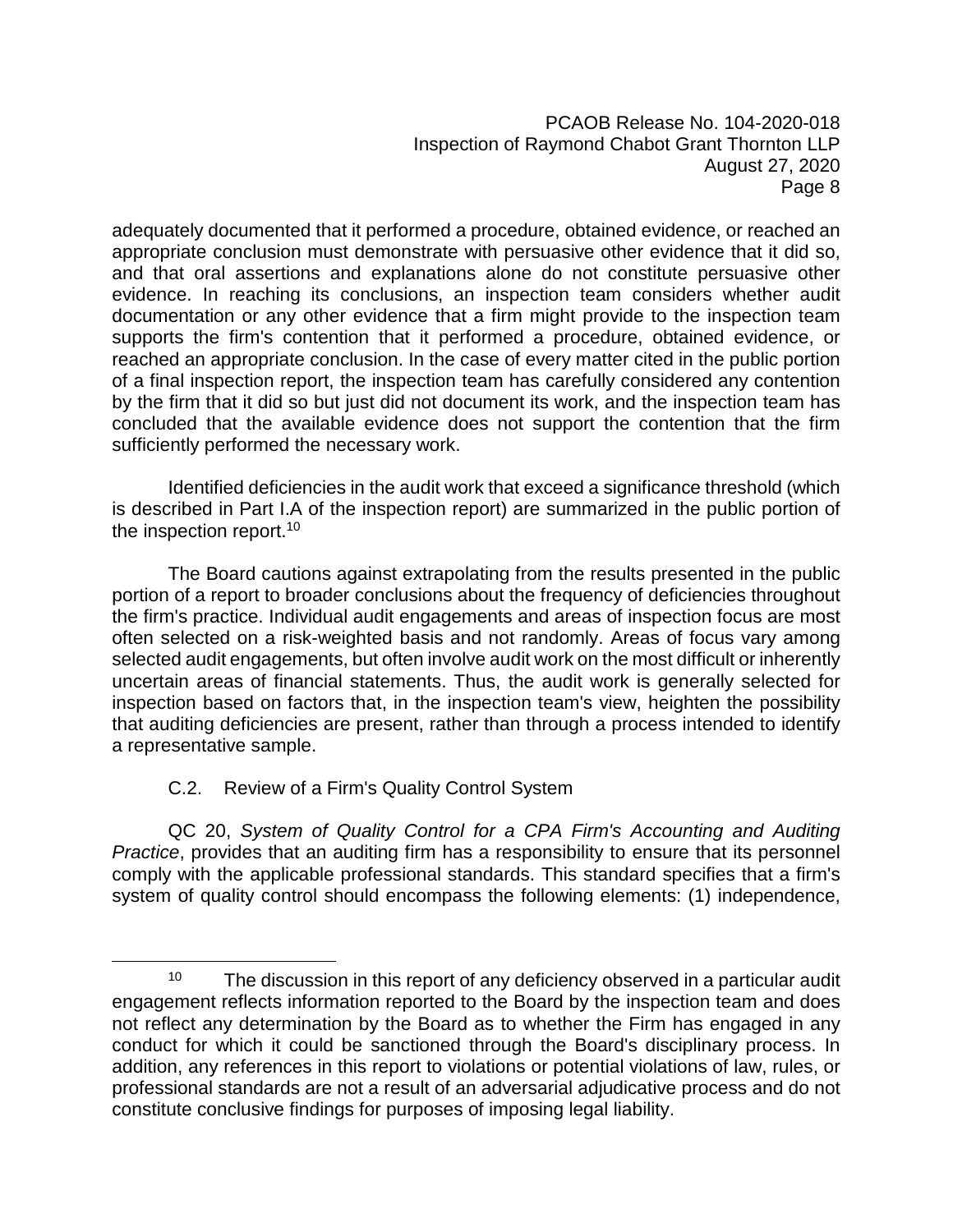integrity, and objectivity; (2) personnel management; (3) acceptance and continuance of issuer audit engagements; (4) engagement performance; and (5) monitoring.

The inspection team's assessment of a firm's quality control system is derived both from the results of its procedures specifically focused on the firm's quality control policies and procedures, and also from inferences that can be drawn from deficiencies in the performance of individual audit engagements. Audit deficiencies, whether alone or when aggregated, may indicate areas where a firm's system has failed to provide reasonable assurance of quality in the performance of audit work. Even deficiencies that do not result in an insufficiently supported audit opinion or a failure to obtain sufficient appropriate audit evidence to fulfill the objectives of its role in an audit may indicate a defect or potential defect in a firm's quality control system.<sup>11</sup> If identified deficiencies, when accumulated and evaluated, indicate defects or potential defects in the firm's system of quality control, the nonpublic portion of this report would include a discussion of those issues. When evaluating whether identified deficiencies in individual audit engagements indicate a defect or potential defect in a firm's system of quality control, the inspection team considers the nature, significance, and frequency of deficiencies;<sup>12</sup> related firm methodology, guidance, and practices; and possible root causes.

Inspections also include a review of certain of the firm's practices, policies, and processes related to audit quality, which constitute a part of the firm's quality control system. This review addresses practices, policies, and procedures concerning audit performance and the following eight functional areas (1) tone at the top; (2) practices for partner evaluation, compensation, admission, assignment of responsibilities, and disciplinary actions; (3) independence implications of non-audit services; business ventures, alliances, and arrangements; personal financial interests; and commissions and contingent fees; (4) practices for client acceptance and retention; (5) practices for consultations on accounting, auditing, and SEC matters; (6) the firm's internal inspection program; (7) practices for establishment and communication of audit policies, procedures,

<sup>&</sup>lt;sup>11</sup> Not every audit deficiency suggests a defect or potential defect in a firm's quality control system, and this report may not discuss every audit deficiency the inspection team identified.

<sup>&</sup>lt;sup>12</sup> An evaluation of the frequency of a type of deficiency may include consideration of how often the inspection team reviewed audit work that presented the opportunity for similar deficiencies to occur. In some cases, even a type of deficiency that is observed infrequently in a particular inspection may, because of some combination of its nature, its significance, and the frequency with which it has been observed in previous inspections of the firm, be cause for concern about a quality control defect or potential defect.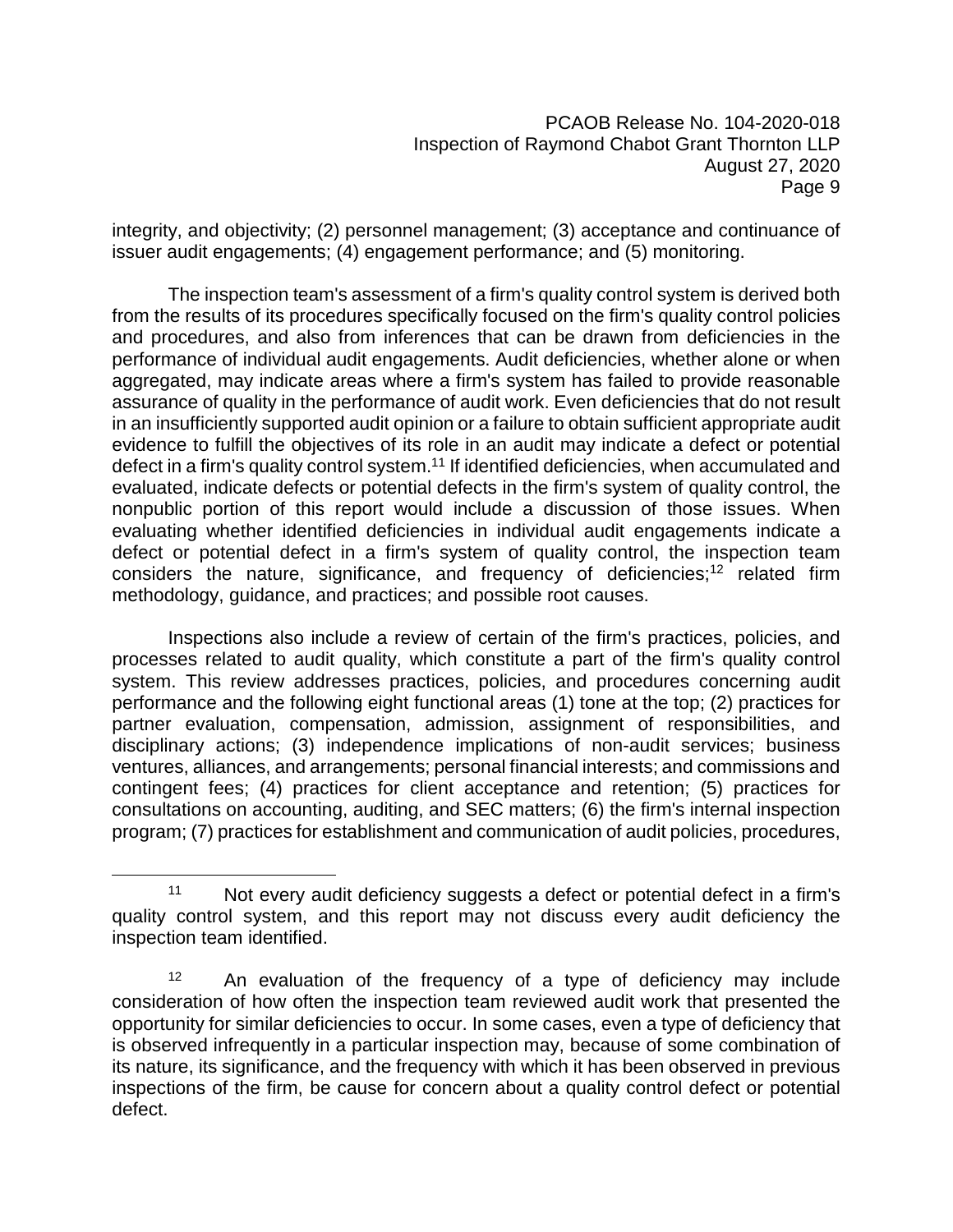and methodologies, including training; and (8) the supervision by the firm's audit engagement teams of the work performed by foreign affiliates.

END OF PART I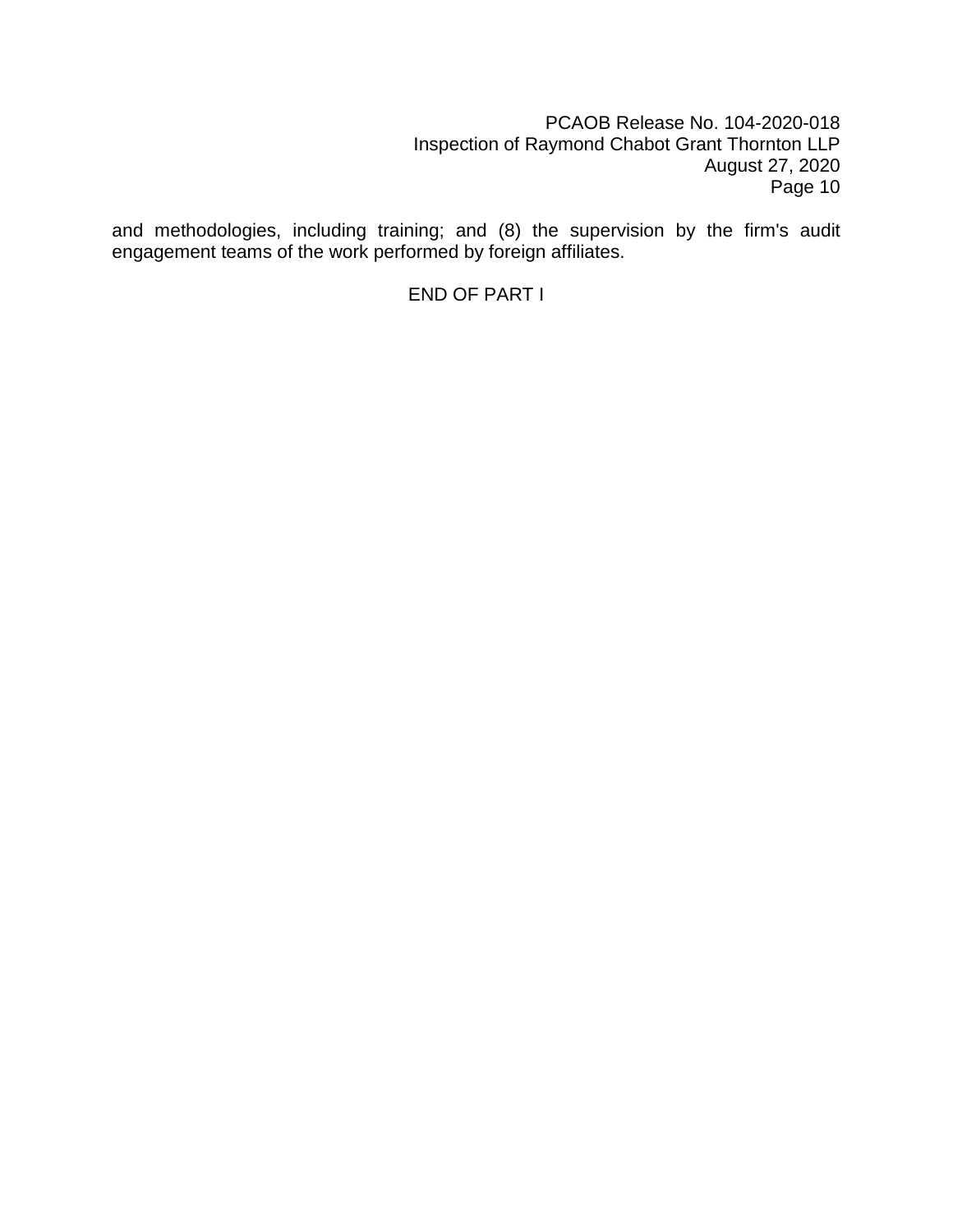### PARTS II AND III OF THIS REPORT ARE NONPUBLIC AND ARE OMITTED FROM THIS PUBLIC DOCUMENT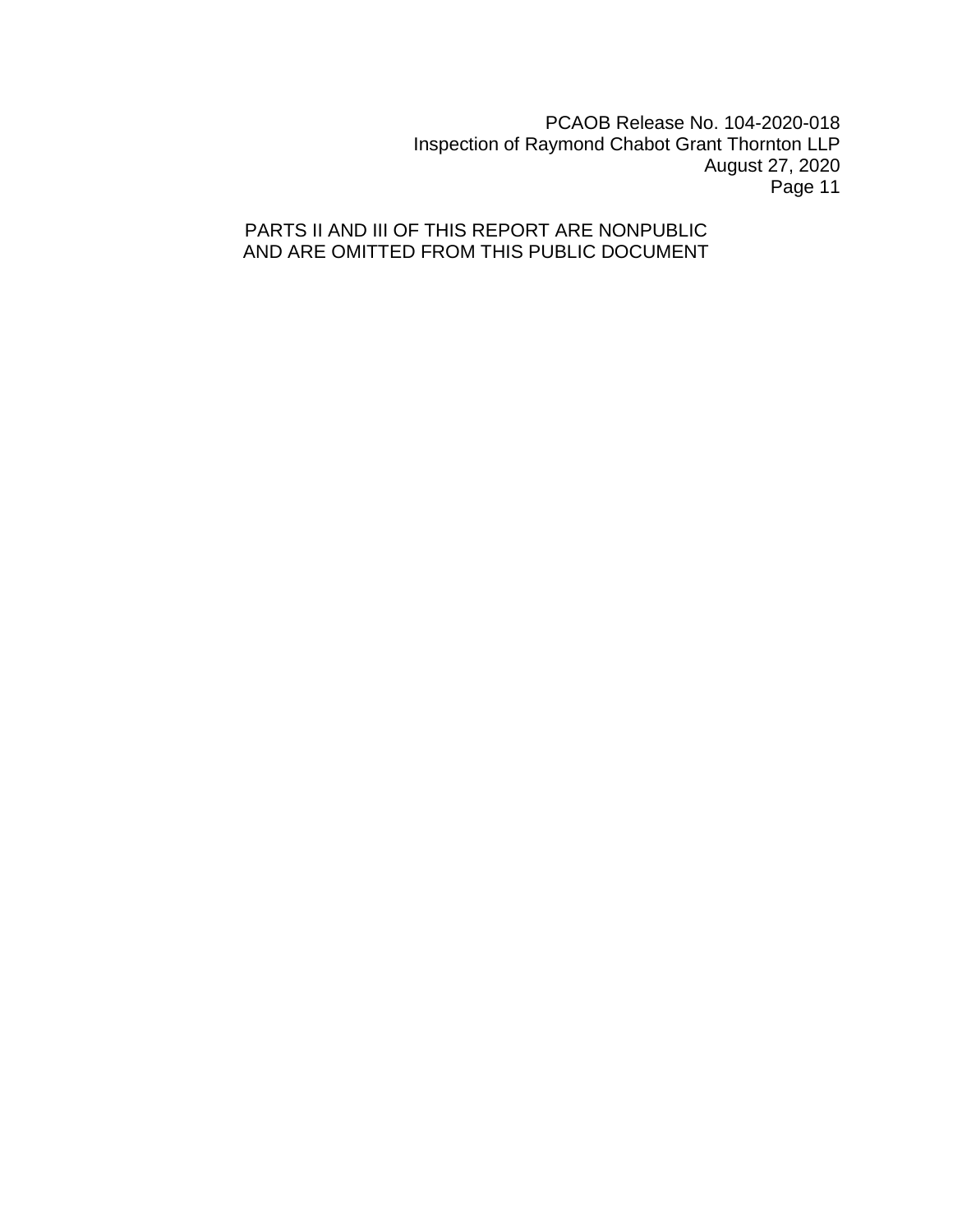#### **PART IV**

#### **RESPONSE OF THE FIRM TO DRAFT INSPECTION REPORT**

Pursuant to section 104(f) of the Act, 15 U.S.C. § 7214(f), and PCAOB Rule 4007(a), the Firm provided a written response to a draft of this report and that response has received careful consideration. Pursuant to section 104(f) of the Act and PCAOB Rule 4007(b), the Firm's response, minus any portion granted confidential treatment, is attached hereto and made part of this final inspection report.<sup>13</sup>

 $13$  The Board does not make public any of a firm's comments that address a nonpublic portion of the report unless a firm specifically requests otherwise. In some cases, the result may be that none of a firm's response is made publicly available. In addition, pursuant to section 104(f) of the Act, 15 U.S.C. § 7214(f), and PCAOB Rule 4007(b), if a firm requests, and the Board grants, confidential treatment for any of the firm's comments on a draft report, the Board does not include those comments in the final report at all. The Board routinely grants confidential treatment, if requested, for any portion of a firm's response that addresses any point in the draft that the Board omits from, or any inaccurate statement in the draft that the Board corrects in, the final report.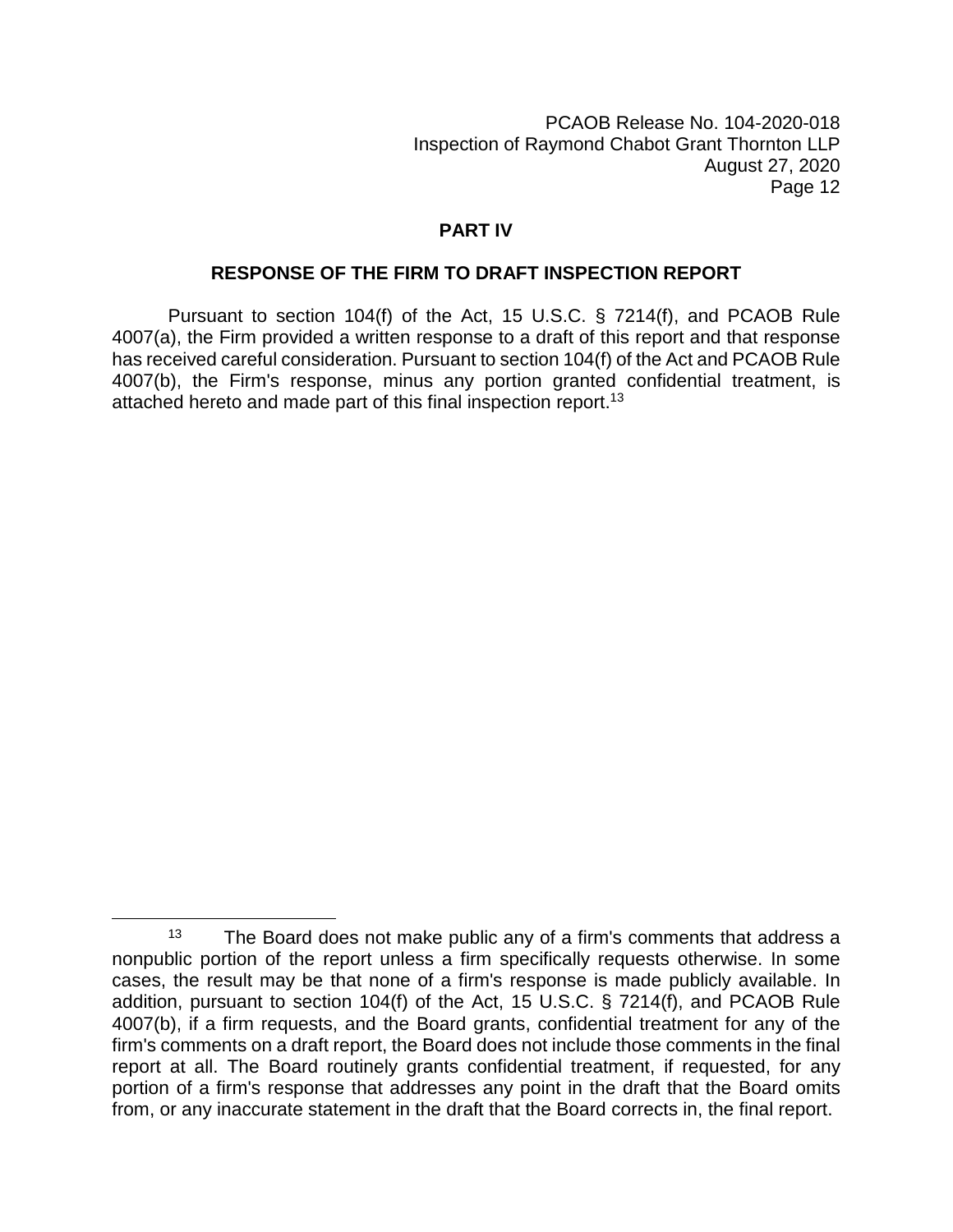

July 22, 2020

Raymond Chabot<br>Grant Thornton ⊔P Suite 2000<br>National Bank Tower<br>600 De La Gauchetière Street West<br>Montréal, Quebec **H3B 4L8** 

T 514-878-2691

Mr. George Botic Director Division of Registration and Inspections Public Company Accounting Oversight Board 1666 K Street, NW Washington, DC 20006

#### Subject: Response to Part I of the Draft Report on the 2018 Inspection of **Raymond Chabot Grant Thornton LLP**

Dear Mr. Botic,

We are pleased to submit our response to Part I of the Public Company Accounting Oversight Board's (PCAOB) Draft Report on the 2018 Inspection of our firm dated June 23, 2020 ("Draft report").

We are committed to the highest standards of audit quality and fully support the PCAOB inspection process and its critical role in protecting investors and serving the public interest. Each year, we make considerable investments in our monitoring processes, improvements to our audit tools and guidance all with a goal of improving audit quality. The PCAOB inspection help us focus on these efforts.

We carefully considered each of the matters identified in Part I of the Draft Report. Accordingly, we took all steps necessary to fulfill our responsibilities under AS 2901, Consideration of Omitted Procedures after the Report Date and AS 2905, Subsequent Discovery of Facts Existing at the Date of the Auditor's Report. None of those steps changed overall conclusions or affected the related audit reports.

Member of Grant Thornton International Ltd

rcgt.com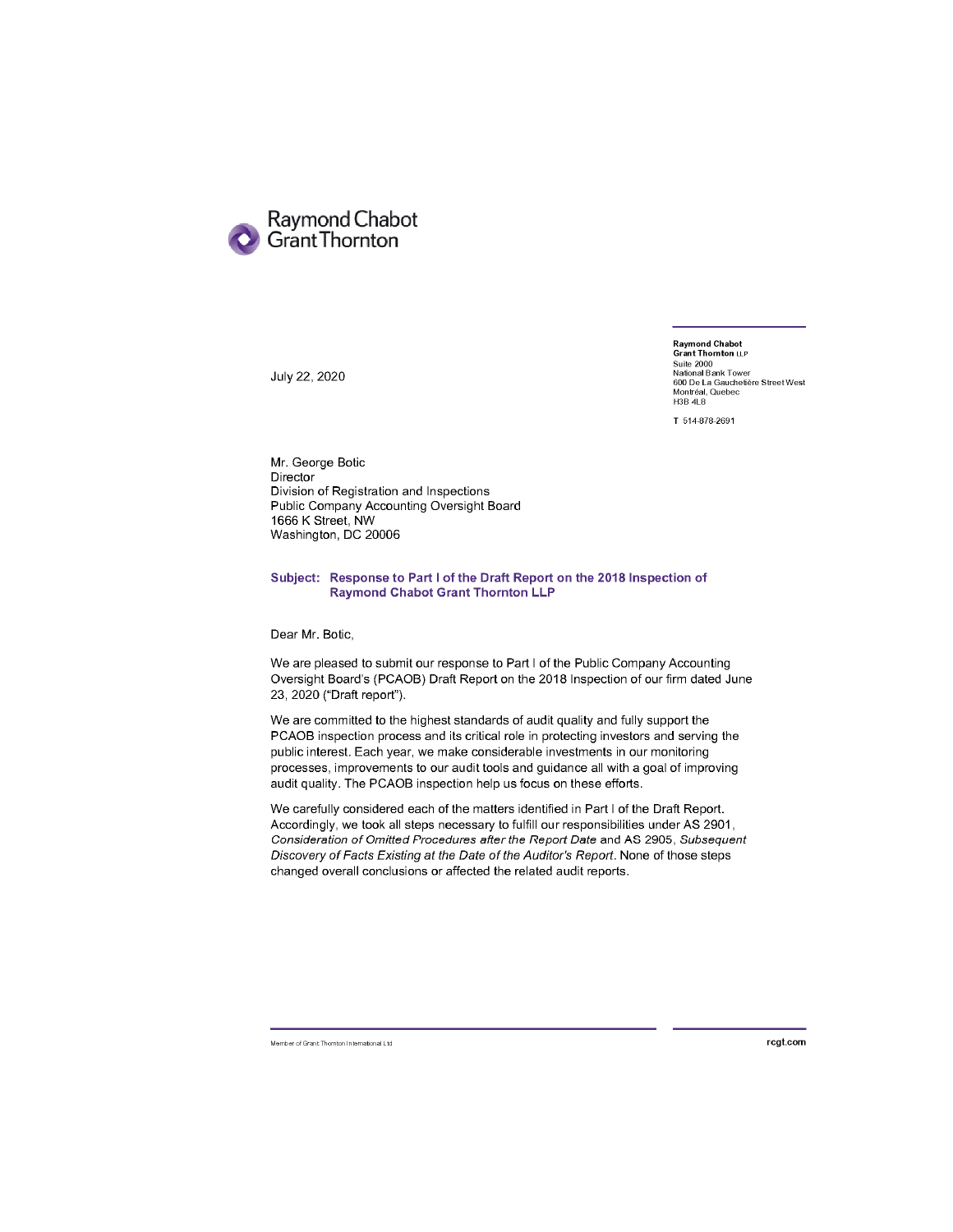We look forward to the continuing dialogue as we pursue our shared objectives to improve audit quality and protect the investing public.

Sincerely,

Raymond Cholot Grant Thornton LLP

Gilles Henley FCPA, FCA<br>National Director of Professional Standards – Reporting Issuers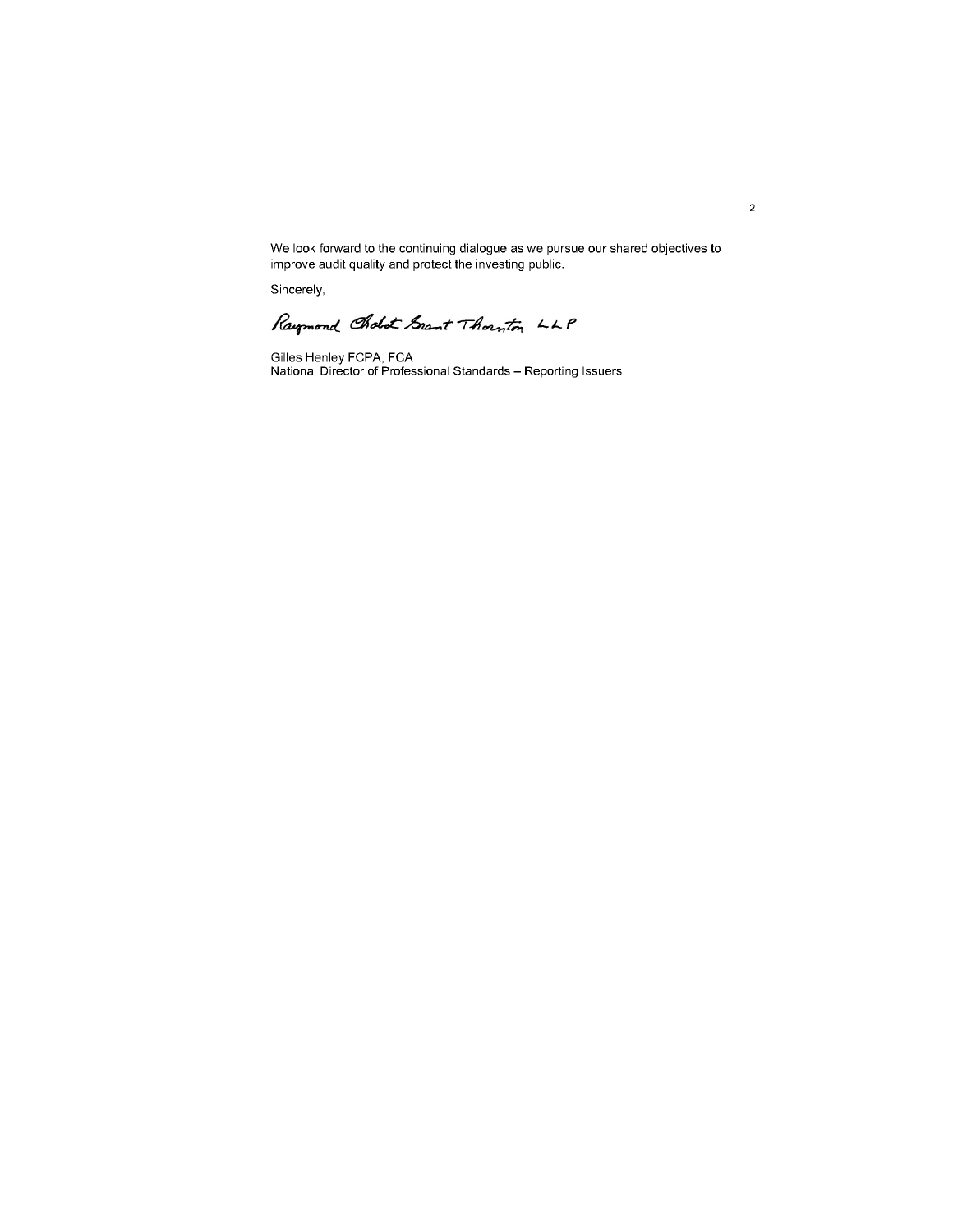### **APPENDIX A**

#### **AUDITING STANDARDS REFERENCED IN PART I**

This appendix provides the text of the auditing standard paragraphs that are referenced in Part I.A of this report. Footnotes that are included in this appendix, and any other Notes, are from the original auditing standards that are referenced. While this appendix contains the specific portions of the relevant standards cited with respect to the deficiencies in Part I.A of this report, other portions of the standards (including those described in Part I.B of this report) may provide additional context, descriptions, related requirements, or explanations; the complete standards are available on the PCAOB's website at http://pcaobus.org/STANDARDS/Pages/default.aspx.<sup>14</sup>

| with An Audit of Financial Statements         |                                                                                                                                                                                                                                                                                                                                                                                                                                                                                                                                                                                                                                                                                                                                                                                                                                                                                                                                                                     |                 |
|-----------------------------------------------|---------------------------------------------------------------------------------------------------------------------------------------------------------------------------------------------------------------------------------------------------------------------------------------------------------------------------------------------------------------------------------------------------------------------------------------------------------------------------------------------------------------------------------------------------------------------------------------------------------------------------------------------------------------------------------------------------------------------------------------------------------------------------------------------------------------------------------------------------------------------------------------------------------------------------------------------------------------------|-----------------|
| <b>TESTING CONTROLS</b>                       |                                                                                                                                                                                                                                                                                                                                                                                                                                                                                                                                                                                                                                                                                                                                                                                                                                                                                                                                                                     |                 |
| <b>Testing Design</b><br><b>Effectiveness</b> |                                                                                                                                                                                                                                                                                                                                                                                                                                                                                                                                                                                                                                                                                                                                                                                                                                                                                                                                                                     |                 |
| AS 2201.42                                    | The auditor should test the design effectiveness of<br>controls by determining whether the company's controls, if<br>they are operated as prescribed by persons possessing the<br>necessary authority and competence to perform the control<br>effectively, satisfy the company's control objectives and can<br>effectively prevent or detect errors or fraud that could result<br>in material misstatements in the financial statements.<br>Note: A smaller, less complex company might<br>achieve its control objectives in a different manner<br>from a larger, more complex organization. For<br>example, a smaller, less complex company might<br>have fewer employees in the accounting function,<br>limiting opportunities to segregate duties and<br>leading the company to implement alternative<br>controls to achieve its control objectives. In such<br>circumstances, the auditor should evaluate whether<br>those alternative controls are effective. | <b>Issuer A</b> |
|                                               |                                                                                                                                                                                                                                                                                                                                                                                                                                                                                                                                                                                                                                                                                                                                                                                                                                                                                                                                                                     |                 |

**AS 2201,** *An Audit of Internal Control Over Financial Reporting That Is Integrated with An Audit of Financial Statements*

<sup>&</sup>lt;sup>14</sup> The text presented in this appendix represents the standards as in effect during the applicable audit period.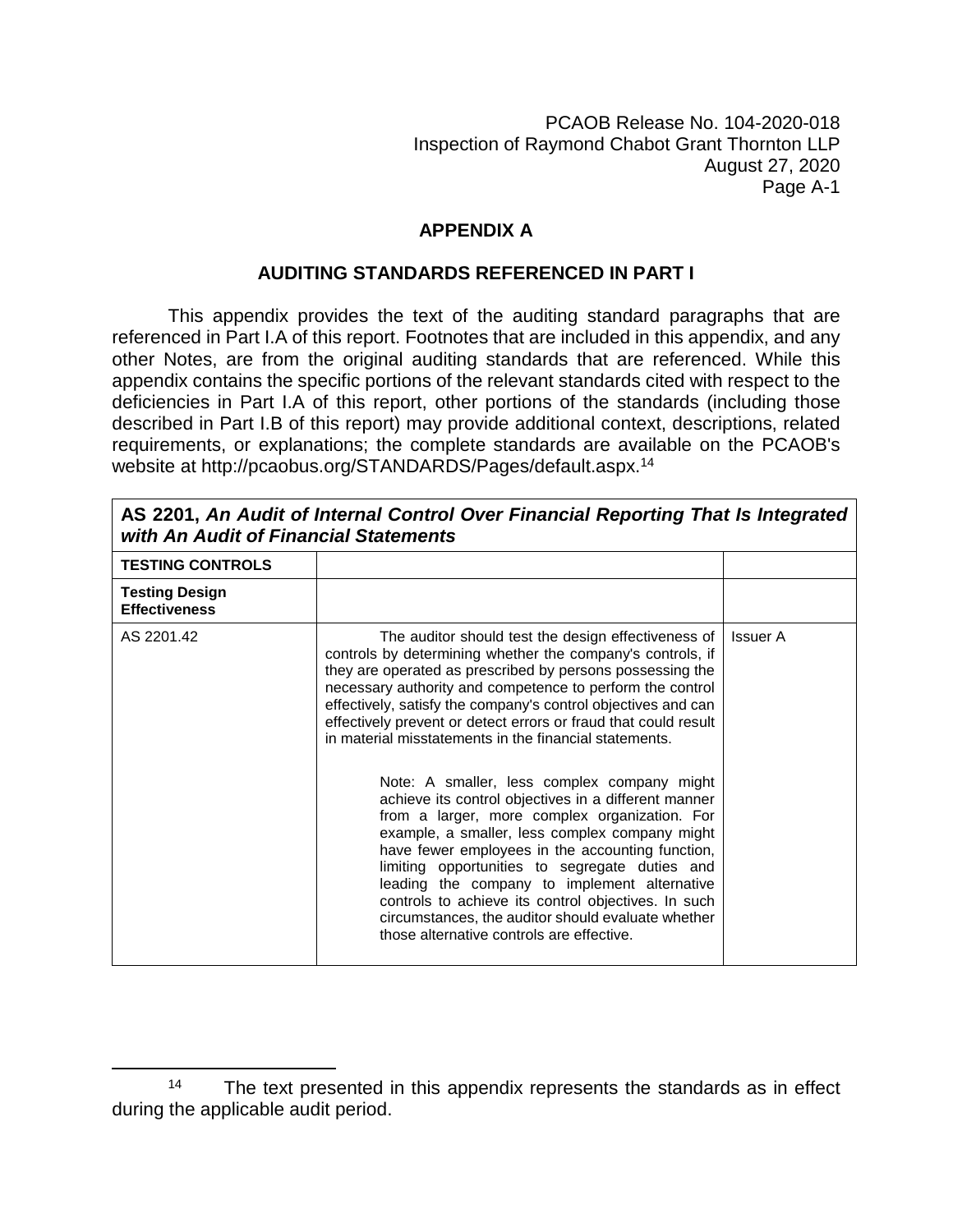| AS 2201, An Audit of Internal Control Over Financial Reporting That Is Integrated<br>with An Audit of Financial Statements |                                                                                                                                                                                                                                                                                                                                                                                                                                                                                                                                                                                                                                                                                                                                                         |                 |
|----------------------------------------------------------------------------------------------------------------------------|---------------------------------------------------------------------------------------------------------------------------------------------------------------------------------------------------------------------------------------------------------------------------------------------------------------------------------------------------------------------------------------------------------------------------------------------------------------------------------------------------------------------------------------------------------------------------------------------------------------------------------------------------------------------------------------------------------------------------------------------------------|-----------------|
| <b>Testing Operating</b><br><b>Effectiveness</b>                                                                           |                                                                                                                                                                                                                                                                                                                                                                                                                                                                                                                                                                                                                                                                                                                                                         |                 |
| AS 2201.44                                                                                                                 | The auditor should test the operating effectiveness<br>of a control by determining whether the control is operating<br>as designed and whether the person performing the control<br>possesses the necessary authority and competence to<br>perform the control effectively.<br>Note: In some situations, particularly in smaller<br>companies, a company might use a third party to<br>provide assistance with certain financial reporting<br>functions. When assessing the competence of<br>personnel responsible for a company's financial<br>reporting and associated controls, the auditor may<br>take into account the combined competence of<br>company personnel and other parties that assist<br>with functions related to financial reporting. | <b>Issuer A</b> |
| <b>APPENDIX B - Special</b><br><b>Topics</b>                                                                               |                                                                                                                                                                                                                                                                                                                                                                                                                                                                                                                                                                                                                                                                                                                                                         |                 |
| <b>INTEGRATION OF AUDITS</b>                                                                                               |                                                                                                                                                                                                                                                                                                                                                                                                                                                                                                                                                                                                                                                                                                                                                         |                 |
| AS 2201.B9                                                                                                                 | To obtain evidence about whether a selected<br>control is effective, the control must be tested directly; the<br>effectiveness of a control cannot be inferred from the<br>absence of misstatements detected by substantive<br>procedures. The absence of misstatements detected by<br>substantive procedures, however, should inform the<br>auditor's risk assessments in determining the testing<br>necessary to conclude on the effectiveness of a control.                                                                                                                                                                                                                                                                                          | <b>Issuer A</b> |

| AS 2301, The Auditor's Responses to the Risks of Material Misstatement                        |                                                                                                                                                                                                                           |  |
|-----------------------------------------------------------------------------------------------|---------------------------------------------------------------------------------------------------------------------------------------------------------------------------------------------------------------------------|--|
| <b>RESPONSES INVOLVING</b><br>THE NATURE, TIMING,<br>AND EXTENT OF AUDIT<br><b>PROCEDURES</b> |                                                                                                                                                                                                                           |  |
| AS 2301.08                                                                                    | The auditor should design and perform audit   Issuer B<br>procedures in a manner that addresses the assessed risks<br>of material misstatement for each relevant assertion of<br>each significant account and disclosure. |  |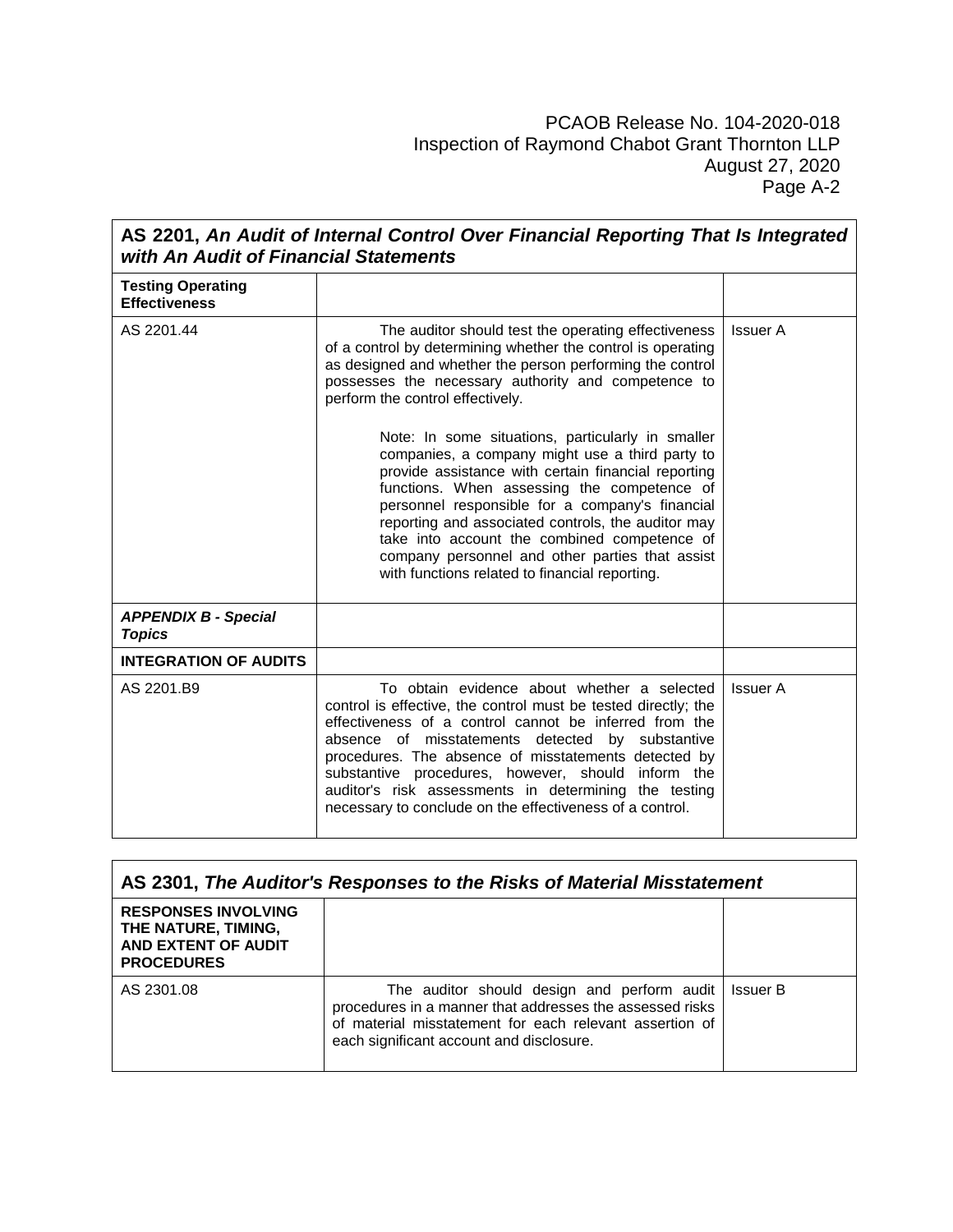| AS 2301, The Auditor's Responses to the Risks of Material Misstatement          |                                                                                                                                                                                                                                                                                                                                                                                                                                                                                                                                                                                                                                             |                 |
|---------------------------------------------------------------------------------|---------------------------------------------------------------------------------------------------------------------------------------------------------------------------------------------------------------------------------------------------------------------------------------------------------------------------------------------------------------------------------------------------------------------------------------------------------------------------------------------------------------------------------------------------------------------------------------------------------------------------------------------|-----------------|
| <b>Responses to Significant</b><br><b>Risks</b>                                 |                                                                                                                                                                                                                                                                                                                                                                                                                                                                                                                                                                                                                                             |                 |
| AS 2301.11                                                                      | For significant risks, the auditor should perform<br>substantive procedures, including tests of details, that are<br>specifically responsive to the assessed risks.<br>Note: AS 2110 discusses identification of<br>significant risks <sup>10</sup> and states that fraud risks are<br>significant risks.                                                                                                                                                                                                                                                                                                                                   | <b>Issuer B</b> |
| Footnote to AS 2301.11<br>10<br>significant risks.                              | See AS 2110.71 for factors that the auditor should evaluate in determining which risks are                                                                                                                                                                                                                                                                                                                                                                                                                                                                                                                                                  |                 |
| <b>TESTING CONTROLS</b>                                                         |                                                                                                                                                                                                                                                                                                                                                                                                                                                                                                                                                                                                                                             |                 |
| <b>Testing Controls in an</b><br><b>Audit of Financial</b><br><b>Statements</b> |                                                                                                                                                                                                                                                                                                                                                                                                                                                                                                                                                                                                                                             |                 |
| AS 2301.16                                                                      | Controls to be Tested. If the auditor plans to<br>assess control risk at less than the maximum by relying on<br>controls, <sup>12</sup> and the nature, timing, and extent of planned<br>substantive procedures are based on that lower<br>assessment, the auditor must obtain evidence that the<br>controls selected for testing are designed effectively and<br>operated effectively during the entire period of reliance. <sup>13</sup><br>However, the auditor is not required to assess control risk<br>at less than the maximum for all relevant assertions and,<br>for a variety of reasons, the auditor may choose not to do<br>SO. | <b>Issuer A</b> |
| Footnotes to AS 2301.16                                                         |                                                                                                                                                                                                                                                                                                                                                                                                                                                                                                                                                                                                                                             |                 |

<sup>12</sup> Reliance on controls that is supported by sufficient and appropriate audit evidence allows the auditor to assess control risk at less than the maximum, which results in a lower assessed risk of material misstatement. In turn, this allows the auditor to modify the nature, timing, and extent of planned substantive misstatement. In turn, this allows the auditor to modify the nature, timing, and extent of planned substantive procedures.

<sup>13</sup> Terms defined in Appendix A, *Definitions*, are set in **boldface type** the first time they appear.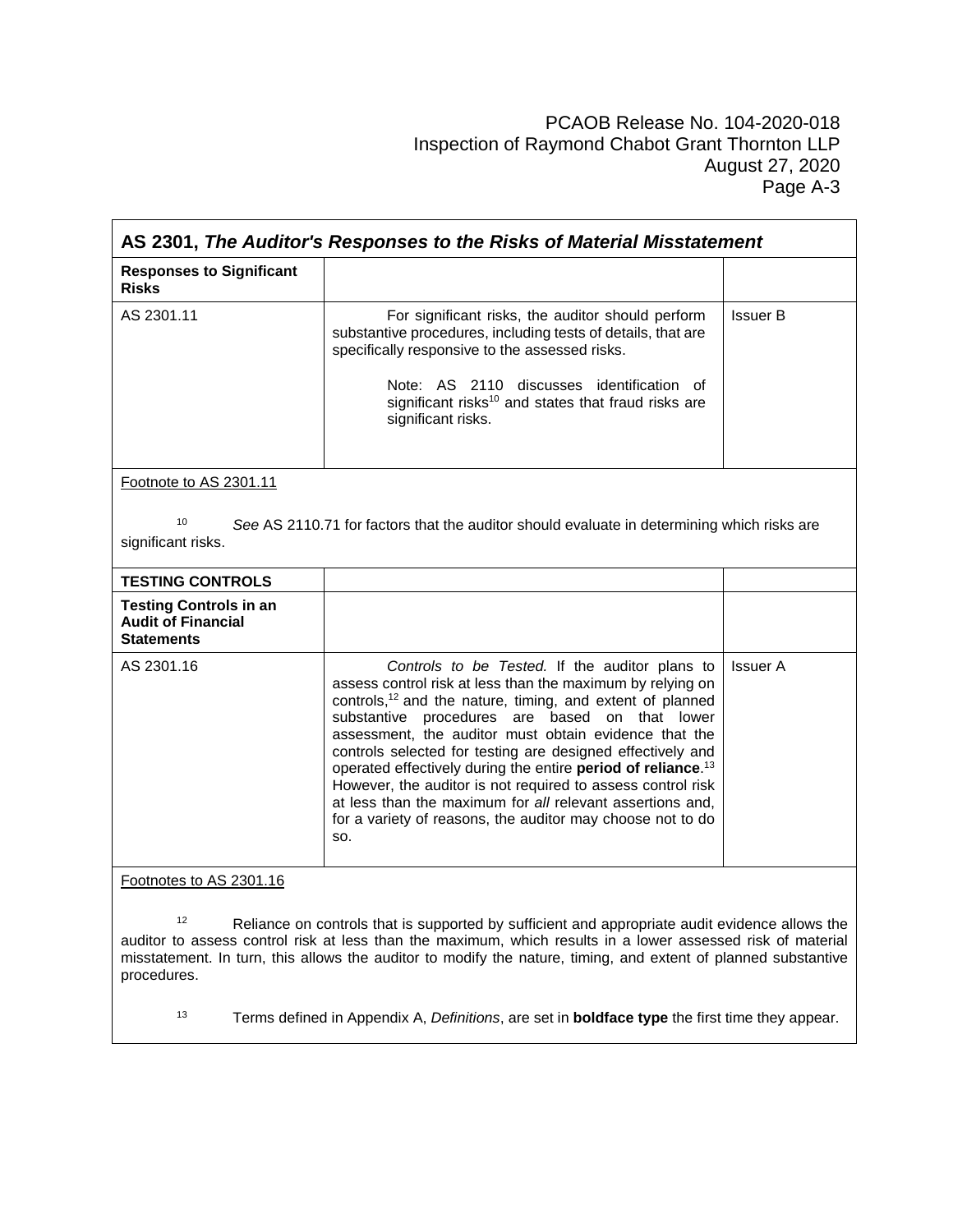| AS 2301, The Auditor's Responses to the Risks of Material Misstatement |                                                                                                                                                                                                                                                                                                                                                                                                                                                                                                                                                                                                                                                                                                                                                                                                                                                                      |                 |
|------------------------------------------------------------------------|----------------------------------------------------------------------------------------------------------------------------------------------------------------------------------------------------------------------------------------------------------------------------------------------------------------------------------------------------------------------------------------------------------------------------------------------------------------------------------------------------------------------------------------------------------------------------------------------------------------------------------------------------------------------------------------------------------------------------------------------------------------------------------------------------------------------------------------------------------------------|-----------------|
| AS 2301.18                                                             | Evidence about the Effectiveness of Controls in the<br>Audit of Financial Statements. In designing and performing<br>tests of controls for the audit of financial statements, the<br>evidence necessary to support the auditor's control risk<br>assessment depends on the degree of reliance the auditor<br>plans to place on the effectiveness of a control. The auditor<br>should obtain more persuasive audit evidence from tests of<br>controls the greater the reliance the auditor places on the<br>effectiveness of a control. The auditor also should obtain<br>more persuasive evidence about the effectiveness of<br>controls for each relevant assertion for which the audit<br>approach consists primarily of tests of controls, including<br>situations in which substantive procedures alone cannot<br>provide sufficient appropriate audit evidence. | <b>Issuer A</b> |
| <b>SUBSTANTIVE</b><br><b>PROCEDURES</b>                                |                                                                                                                                                                                                                                                                                                                                                                                                                                                                                                                                                                                                                                                                                                                                                                                                                                                                      |                 |
| AS 2301.37                                                             | As the assessed risk of material misstatement<br>increases, the evidence from substantive procedures that<br>the auditor should obtain also increases. The evidence<br>provided by the auditor's substantive procedures depends<br>upon the mix of the nature, timing, and extent of those<br>procedures. Further, for an individual assertion, different<br>combinations of the nature, timing, and extent of testing<br>might provide sufficient appropriate evidence to respond to<br>the assessed risk of material misstatement.                                                                                                                                                                                                                                                                                                                                 | Issuer A        |

| AS 2315, Audit Sampling                                             |                                                                                                                                                                                                                                                                                                                                                                                                                                                                                                                                                                                                                                                                                                                                                                                                                            |                 |
|---------------------------------------------------------------------|----------------------------------------------------------------------------------------------------------------------------------------------------------------------------------------------------------------------------------------------------------------------------------------------------------------------------------------------------------------------------------------------------------------------------------------------------------------------------------------------------------------------------------------------------------------------------------------------------------------------------------------------------------------------------------------------------------------------------------------------------------------------------------------------------------------------------|-----------------|
| <b>SAMPLING IN</b><br><b>SUBSTANTIVE TESTS OF</b><br><b>DETAILS</b> |                                                                                                                                                                                                                                                                                                                                                                                                                                                                                                                                                                                                                                                                                                                                                                                                                            |                 |
| <b>Planning Samples</b>                                             |                                                                                                                                                                                                                                                                                                                                                                                                                                                                                                                                                                                                                                                                                                                                                                                                                            |                 |
| AS 2315.19                                                          | After assessing and considering the levels of<br>inherent and control risks, the auditor performs substantive<br>tests to restrict detection risk to an acceptable level. As the<br>assessed levels of inherent risk, control risk, and detection<br>risk for other substantive procedures directed toward the<br>same specific audit objective decreases, the auditor's<br>allowable risk of incorrect acceptance for the substantive<br>tests of details increases and, thus, the smaller the required<br>sample size for the substantive tests of details. For example,<br>if inherent and control risks are assessed at the maximum,<br>and no other substantive tests directed toward the same<br>specific audit objectives are performed, the auditor should<br>allow for a low risk of incorrect acceptance for the | <b>Issuer A</b> |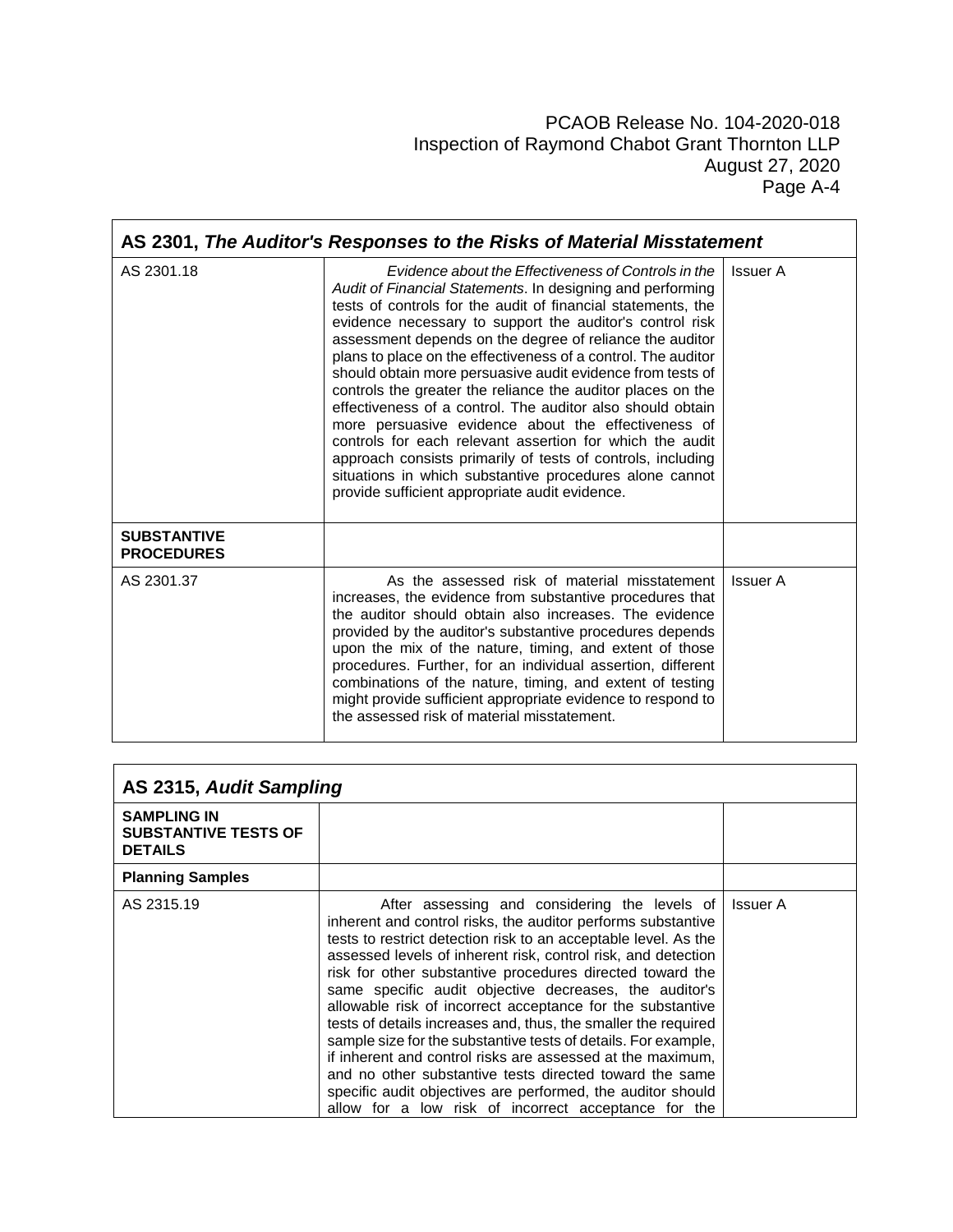| AS 2315, Audit Sampling       |                                                                                                                                                                                                                                                                                                                                                                                                                                                                                                                                                                                                                 |                 |
|-------------------------------|-----------------------------------------------------------------------------------------------------------------------------------------------------------------------------------------------------------------------------------------------------------------------------------------------------------------------------------------------------------------------------------------------------------------------------------------------------------------------------------------------------------------------------------------------------------------------------------------------------------------|-----------------|
|                               | substantive tests of details. <sup>3</sup> Thus, the auditor would select<br>a larger sample size for the tests of details than if he allowed<br>a higher risk of incorrect acceptance.                                                                                                                                                                                                                                                                                                                                                                                                                         |                 |
| Footnote to AS 2315.19        |                                                                                                                                                                                                                                                                                                                                                                                                                                                                                                                                                                                                                 |                 |
| 3<br>and sources of evidence. | Some auditors prefer to think of risk levels in quantitative terms. For example, in the<br>circumstances described, an auditor might think in terms of a 5 percent risk of incorrect acceptance for the<br>substantive test of details. Risk levels used in sampling applications in other fields are not necessarily relevant<br>in determining appropriate levels for applications in auditing because an audit includes many interrelated tests                                                                                                                                                              |                 |
| AS 2315.23                    | To determine the number of items to be selected in<br>a sample for a particular substantive test of details, the<br>auditor should take into account tolerable misstatement for<br>the population; the allowable risk of incorrect acceptance<br>(based on the assessments of inherent risk, control risk, and<br>the detection risk related to the substantive analytical<br>procedures or other relevant substantive tests); and the<br>characteristics of the population, including the expected size<br>and frequency of misstatements.                                                                     | <b>Issuer A</b> |
| AS 2315.23A                   | Table 1 of the Appendix describes the effects of the<br>factors discussed in the preceding paragraph on sample<br>sizes in a statistical or nonstatistical sampling approach.<br>When circumstances are similar, the effect on sample size<br>of those factors should be similar regardless of whether a<br>statistical or nonstatistical approach is used. Thus, when a<br>nonstatistical sampling approach is applied properly, the<br>resulting sample size ordinarily will be comparable to, or<br>larger than, the sample size resulting from an efficient and<br>effectively designed statistical sample. | <b>Issuer A</b> |

| AS 2501, Auditing Accounting Estimates     |                                                                                                                                                                                                                                                                                                                             |                 |
|--------------------------------------------|-----------------------------------------------------------------------------------------------------------------------------------------------------------------------------------------------------------------------------------------------------------------------------------------------------------------------------|-----------------|
| <b>EVALUATING</b><br><b>REASONABLENESS</b> |                                                                                                                                                                                                                                                                                                                             |                 |
| AS 2501.11                                 | Review and test management's process. In many<br>situations, the auditor assesses the reasonableness of an<br>accounting estimate by performing procedures to test the<br>process used by management to make the estimate. The<br>following are procedures the auditor may consider<br>performing when using this approach: | <b>Issuer B</b> |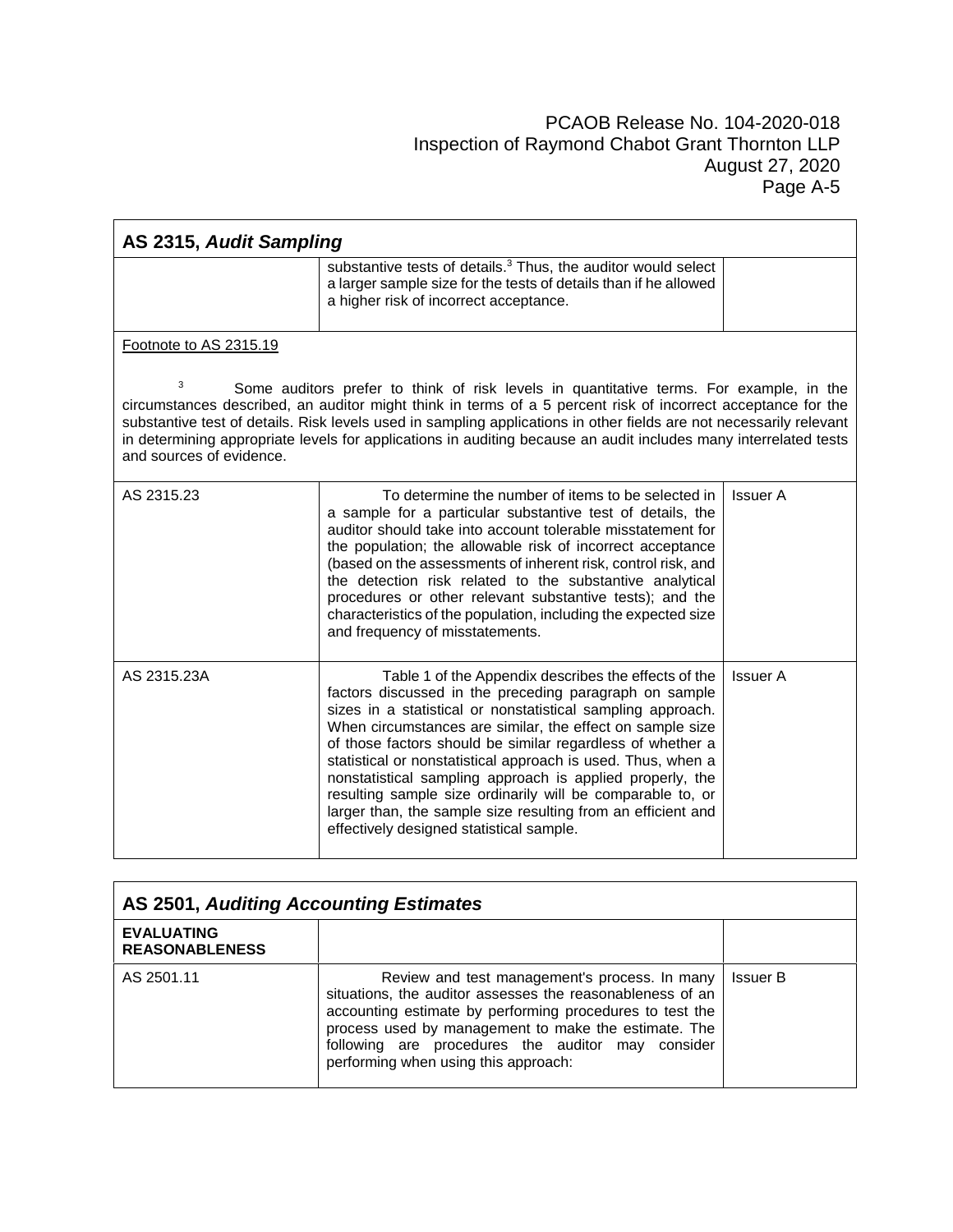| AS 2501, Auditing Accounting Estimates |                                                                                                                                                                                                                                                             |  |
|----------------------------------------|-------------------------------------------------------------------------------------------------------------------------------------------------------------------------------------------------------------------------------------------------------------|--|
|                                        | Identify whether there are controls over the<br>а.<br>preparation of accounting estimates and<br>supporting data that may be useful in the<br>evaluation.                                                                                                   |  |
| b.                                     | Identify the sources of data and factors that<br>management used in forming the assumptions,<br>and consider whether such data and factors are<br>relevant, reliable, and sufficient for the purpose<br>based on information gathered in other audit tests. |  |
|                                        | Consider whether there are additional key factors<br>C.<br>or alternative assumptions about the factors.                                                                                                                                                    |  |
|                                        | Evaluate whether the assumptions are consistent<br>d.<br>with each other, the supporting data, relevant<br>historical data, and industry data.                                                                                                              |  |
| е.                                     | Analyze historical data used in developing the<br>assumptions to assess whether the data is<br>comparable and consistent with data of the period<br>under audit, and consider whether such data is<br>sufficiently reliable for the purpose.                |  |
| f.                                     | Consider whether changes in the business or<br>industry may cause other factors to become<br>significant to the assumptions.                                                                                                                                |  |
| g.                                     | Review available documentation of the<br>assumptions used in developing the accounting<br>estimates and inquire about any other plans, goals,<br>and objectives of the entity, as well as consider<br>their relationship to the assumptions.                |  |
| h.                                     | Consider using the work of a specialist regarding<br>certain assumptions (AS 1210, Using the Work of a<br>Specialist).                                                                                                                                      |  |
| i.                                     | Test the calculations used by management to<br>translate the assumptions and key factors into the<br>accounting estimate.                                                                                                                                   |  |